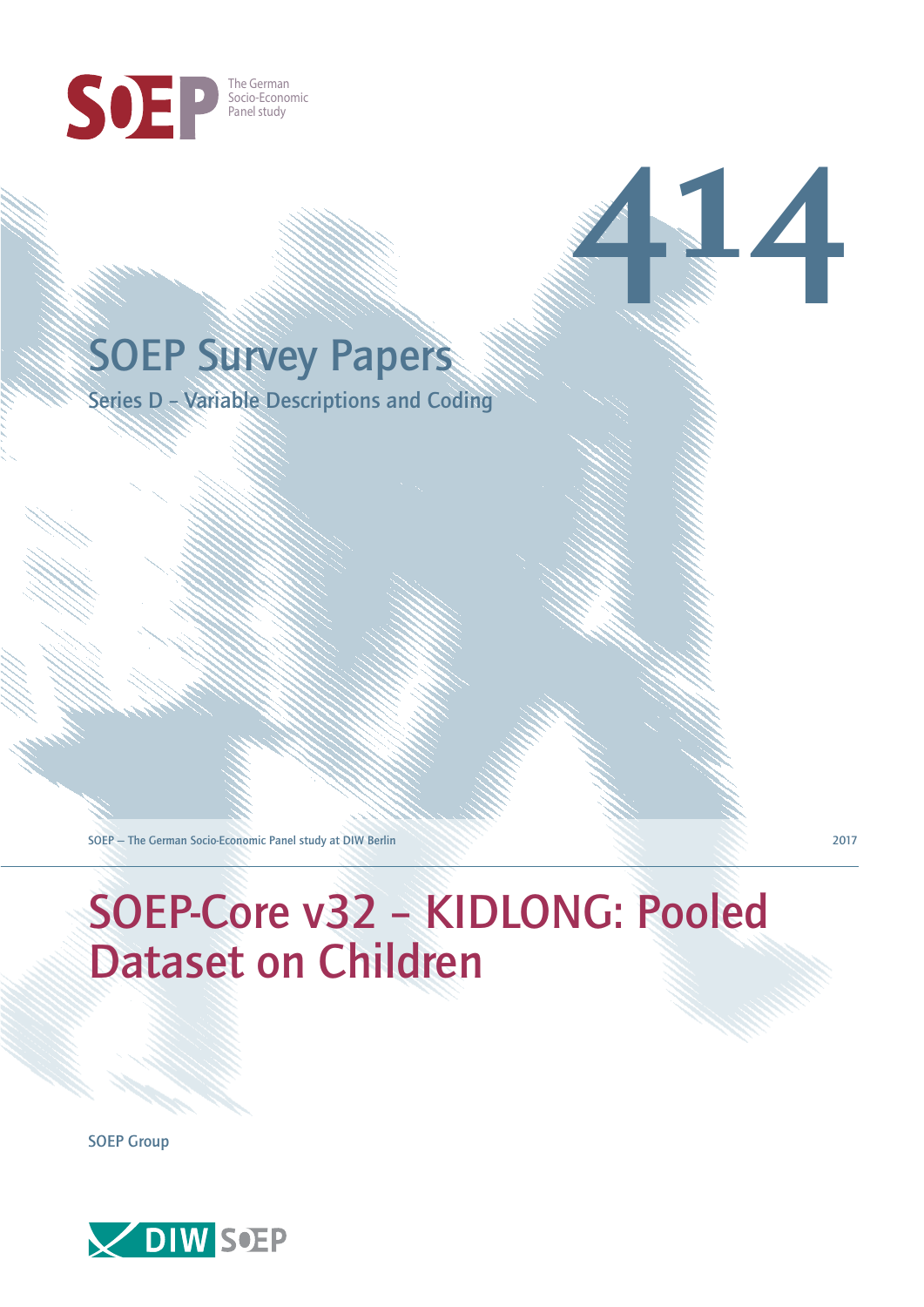Running since 1984, the German Socio-Economic Panel study (SOEP) is a wide-ranging representative longitudinal study of private households, located at the German Institute for Economic Research, DIW Berlin.

The aim of the SOEP Survey Papers Series is to thoroughly document the survey's data collection and data processing. The SOEP Survey Papers is comprised of the following series:

- Series A Survey Instruments (Erhebungsinstrumente)
- Series B Survey Reports (Methodenberichte)
- Series C Data Documentation (Datendokumentationen)
- Series D Variable Descriptions and Coding
- Series E SOEPmonitors
- Series F SOEP Newsletters
- Series G General Issues and Teaching Materials
- The SOEP Survey Papers are available at http://www.diw.de/soepsurveypapers

Editors:

Dr. Jan Goebel, DIW Berlin

- Prof. Dr. Martin Kroh, DIW Berlin and Humboldt Universität Berlin
- Prof. Dr. Carsten Schröder, DIW Berlin and Freie Universität Berlin
- Prof. Dr. Jürgen Schupp, DIW Berlin and Freie Universität Berlin

Please cite this paper as follows:

SOEP Group, 2017. SOEP-Core v32 – KIDLONG: Pooled Dataset on Children. SOEP Survey Papers 414: Series D – Variable Descriptions and Coding. Berlin: DIW Berlin/SOEP



This work is licensed under a Creative Commons Attribution-ShareAlike 4.0 International License. © 2017 by SOEP ISSN: 2193-5580 (online) DIW Berlin German Socio-Economic Pan[el \(SOEP\)](http://creativecommons.org/licenses/by-sa/4.0/) Mohrenstr. 58 10117 Berlin Germany soeppapers@diw.de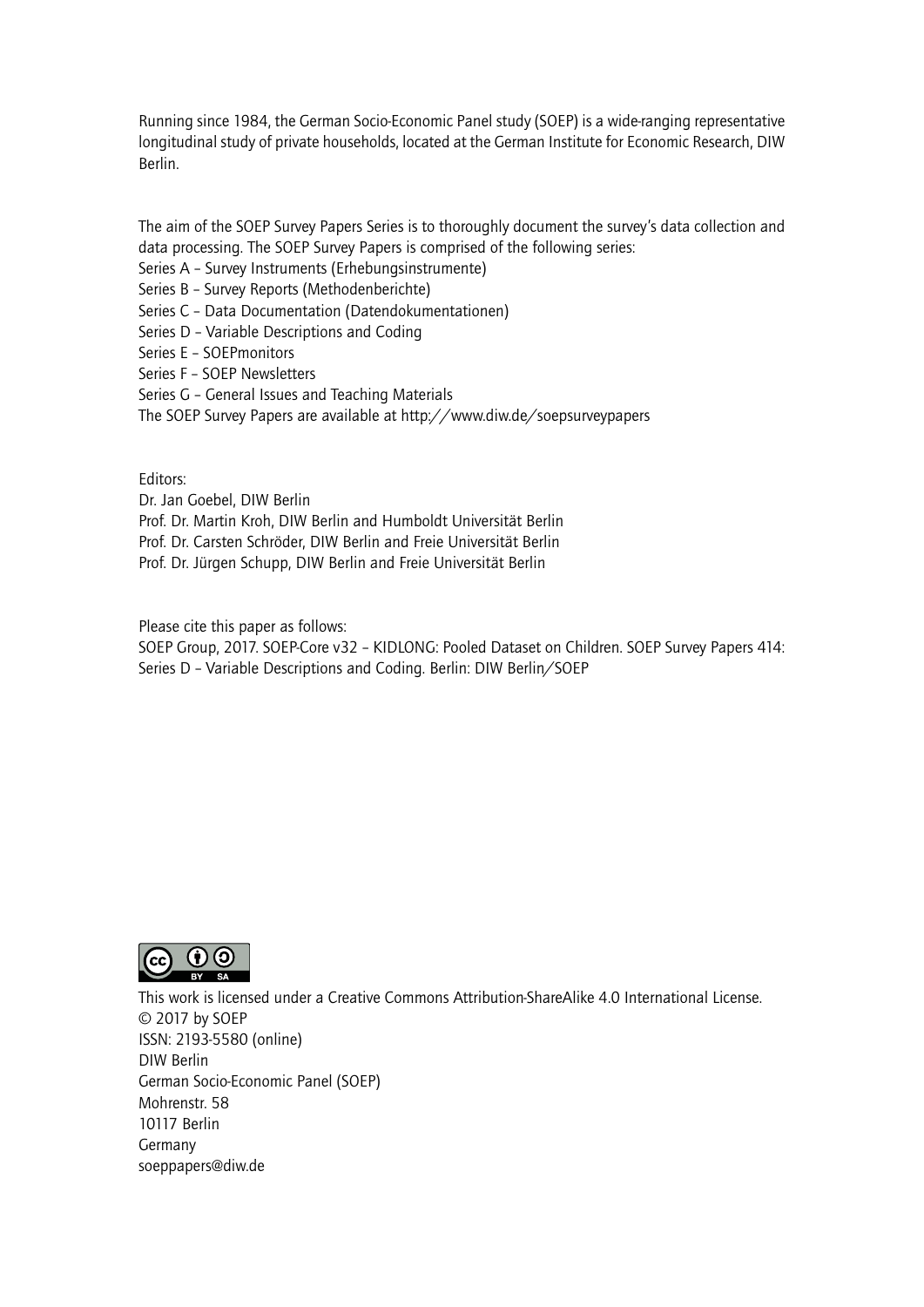

## SOEP-Core v32 – KIDLONG: Pooled Dataset on Children

SOEP Group

2017

The file kidlong is part of a collection, which is released with doi:10.5684/soep.v32.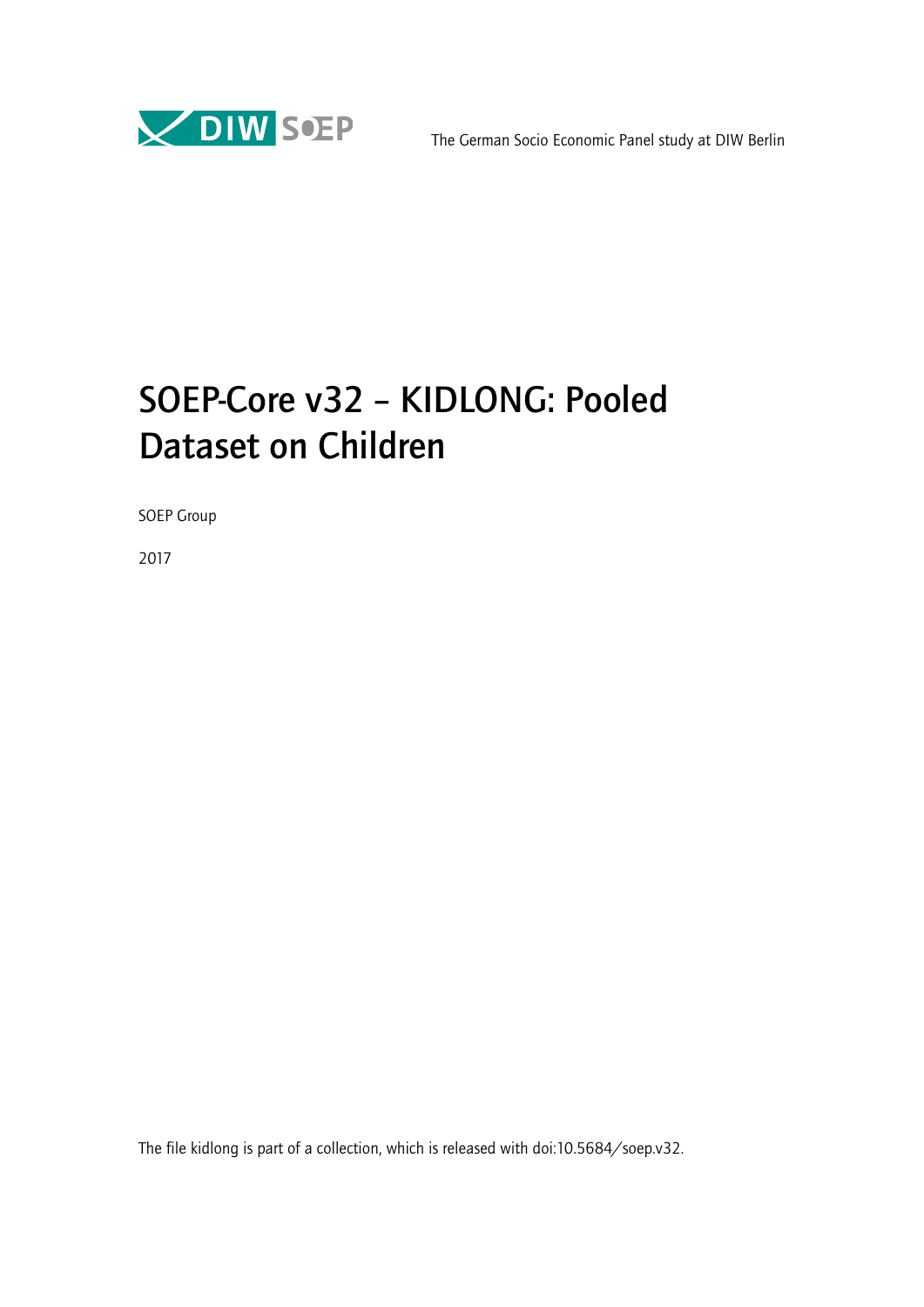## **Contents**

| 1.             | <b>Overview</b>                                                      | 4                   |
|----------------|----------------------------------------------------------------------|---------------------|
| $\overline{2}$ | <b>Identifier</b>                                                    | 4                   |
|                |                                                                      | $\overline{4}$      |
|                |                                                                      | $\overline{4}$      |
|                |                                                                      | $\overline{4}$      |
|                |                                                                      | $\overline{4}$      |
|                |                                                                      |                     |
| 3              | Basic demographics (var names starting with K)                       | 4<br>$\overline{4}$ |
|                |                                                                      | 5                   |
|                |                                                                      |                     |
|                |                                                                      | 6                   |
|                |                                                                      | 7                   |
|                |                                                                      | $\overline{7}$      |
|                |                                                                      | 7                   |
|                |                                                                      | 9                   |
| 4              | Pointers (var names starting with K)                                 | 9                   |
|                |                                                                      | 10                  |
|                |                                                                      | 10                  |
|                |                                                                      | 10                  |
|                |                                                                      | 10                  |
|                |                                                                      | 10                  |
|                |                                                                      |                     |
| 5              | Variables on institutional arrangements (var names starting with KS) | 11                  |
|                |                                                                      | 11                  |
|                |                                                                      | 11                  |
|                |                                                                      | 12                  |
|                |                                                                      | 12                  |
|                |                                                                      | 13                  |
|                |                                                                      | 13                  |
|                |                                                                      | 14                  |
|                |                                                                      |                     |
|                | 6 Variables on day care arrangements (var names starting with KD)    | 14                  |
|                |                                                                      | 14                  |
|                |                                                                      | 15                  |
|                |                                                                      | 15                  |
|                |                                                                      | 15                  |
|                |                                                                      | $16\,$              |
|                |                                                                      | 16                  |
|                |                                                                      | 16                  |
|                |                                                                      | 17                  |
|                |                                                                      | 17                  |
| 7              | Variables on cost of school (var names starting with KS)             | 17                  |
|                |                                                                      | 17                  |
|                |                                                                      | 17                  |
|                |                                                                      | 17                  |
|                |                                                                      |                     |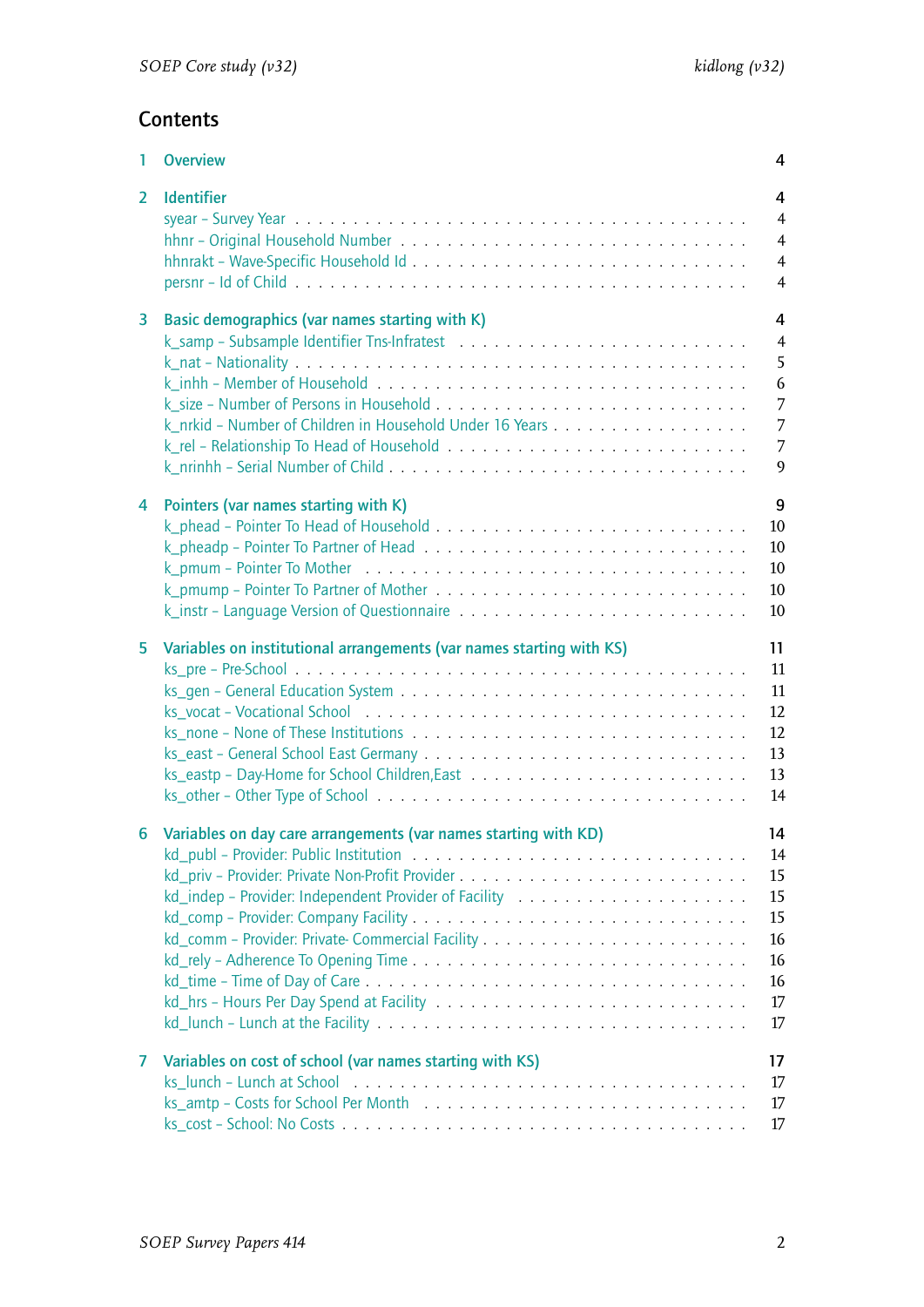| 8 | Variables on costs of pre-school (var names starting with KK)                                                                                                                                                                                                           | 18<br>18<br>18                                                             |
|---|-------------------------------------------------------------------------------------------------------------------------------------------------------------------------------------------------------------------------------------------------------------------------|----------------------------------------------------------------------------|
| 9 | Variables on cost of day care arrangements (var names starting with KD)                                                                                                                                                                                                 | 18<br>18<br>18                                                             |
|   | 10 Variables describing carer outside the household (var names starting with KC)                                                                                                                                                                                        | 19<br>19<br>19<br>19<br>20<br>20                                           |
|   | 11 Activities below the age of 6 (var names starting with KA06)                                                                                                                                                                                                         | 20<br>20<br>21<br>21<br>21<br>21                                           |
|   | 12 Activities for children aged 6 to 16 (var names starting with KA16)<br>ka16_org - 6 Years And Older: Volunteer Fire Department, Red Cross<br>ka16_yth - 6 Years And Above: Youth Group Outside School<br>ka16 ctr - 6 Years And Older: Non School Youth Center.<br>. | 22<br>22<br>22<br>22<br>22<br>22<br>23<br>23<br>23<br>23<br>23<br>24<br>24 |
|   | 13 Variables on costs of school, carer, activities etc (var names starting with K)                                                                                                                                                                                      | 24<br>24<br>24                                                             |
|   | 14 Variables on costs of external care (var names starting with KC)                                                                                                                                                                                                     | 25<br>25                                                                   |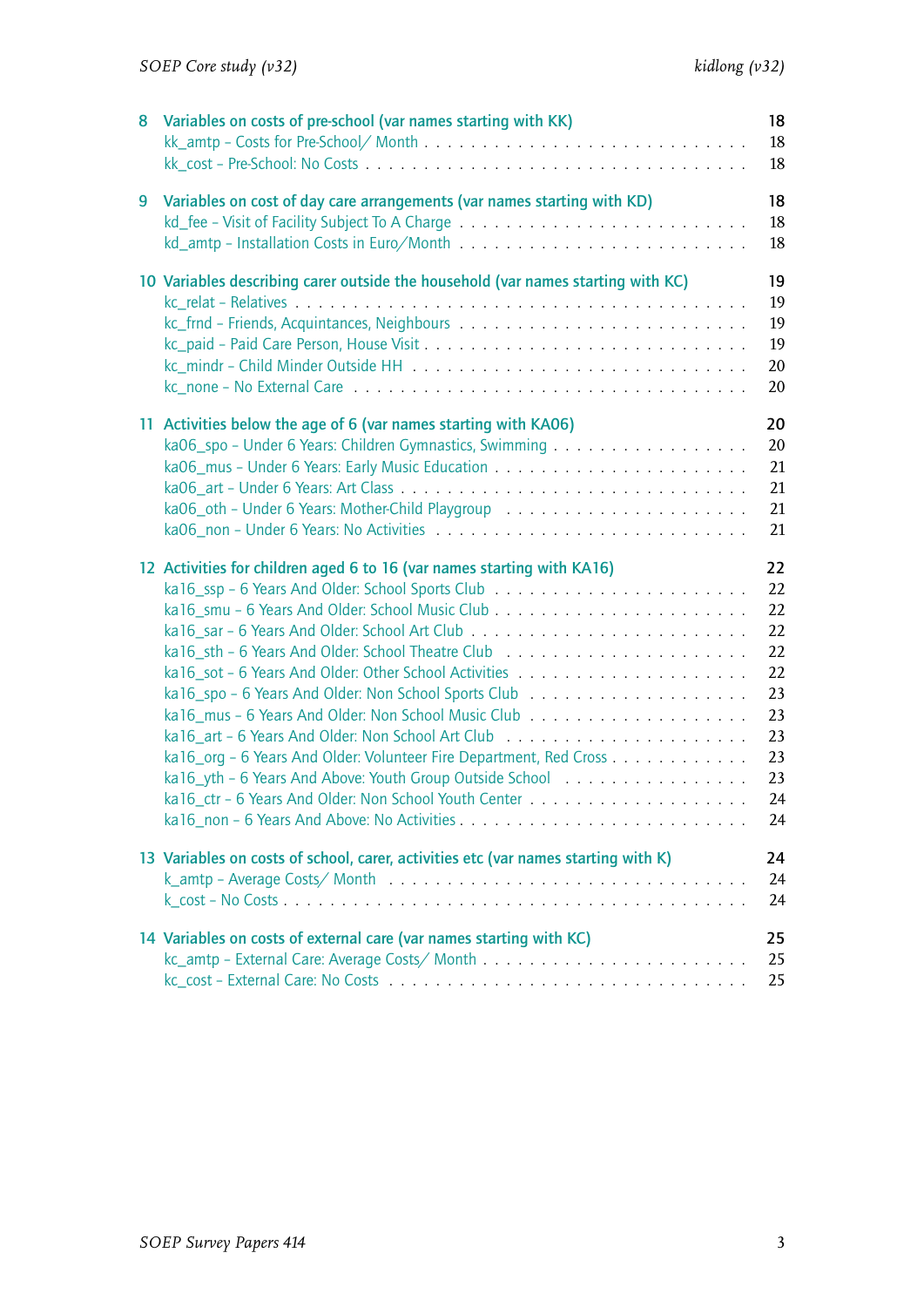## <span id="page-5-0"></span>1 Overview

The variables stored in the **KIDLONG** file are based on the information annually collected and stored in the wave-specific **\$KIND** files. The relevant information is not provided by children themselves but by answers to the questions in the household questionnaire given by the respondent within the household (mostly the head of the household). This data is reaggregated at the person level and stored as child-specific entries in the file **\$KIND**. In order to create variables that comprise consistent longitudinal information the variables from the annual **\$KIND** files need to be modified, meaning the information needs to be adjusted to be comparable over time. Since the annual **\$KIND** datasets also contain additional information on institutional care and school attendance for children and young people; in selected waves, questions on the costs of childcare as well as non-institutional care arrangements are also asked. The entries in **KIDLONG** are identifiable with the codes "20 to 25" in the wave-specific variable \$NETTO (in the file PPFAD) or the code "2" in the variable \$NETOLD. Please note that "year of birth", "month of birth" and "sex" are not included in this dataset. A child's year of birth (GEBJAHR), month of birth (GEMONAT) and child's sex (SEX) are included in PPFAD. In PPFAD you will find consistent longitudinal information. **KIDLONG** comprises data from waves **A** ……**BF**, i.e. survey years 1984-2015. **KIDLONG** is a pooled dataset with the identifiers **persnr** and **syear**.

## <span id="page-5-1"></span>2 Identifier

#### <span id="page-5-2"></span>syear – Survey Year

#### *Waves:* all

Variable **syear** depicts the year of observation. It ranges from 1984 to the most recent wave of data (currently 2015). The variable **syear** is needed in conjunction with **persnr** unique identification of a PERSON-YEAR observation in **KIDLONG**.

#### <span id="page-5-3"></span>hhnr – Original Household Number

*Waves:* all

#### <span id="page-5-4"></span>hhnrakt – Wave-Specific Household Id

*Waves:* all

#### <span id="page-5-5"></span>persnr – Id of Child

*Waves:* all

Unique person identifier for each person in the SOEP database.

## <span id="page-5-6"></span>3 Basic demographics (var names starting with K)

<span id="page-5-7"></span>k samp – Subsample Identifier Tns-Infratest

| 1 [1] A German HH head, West | 45465 |
|------------------------------|-------|
| 2 [2] B1 Turkish HH head     | 10566 |
| 3 [3] B2 Yugoslavian HH head | 3545  |
| 4 [4] B3 Greek HH head       | 2243  |
| 5 [5] B4 Italian HH head     | 4242  |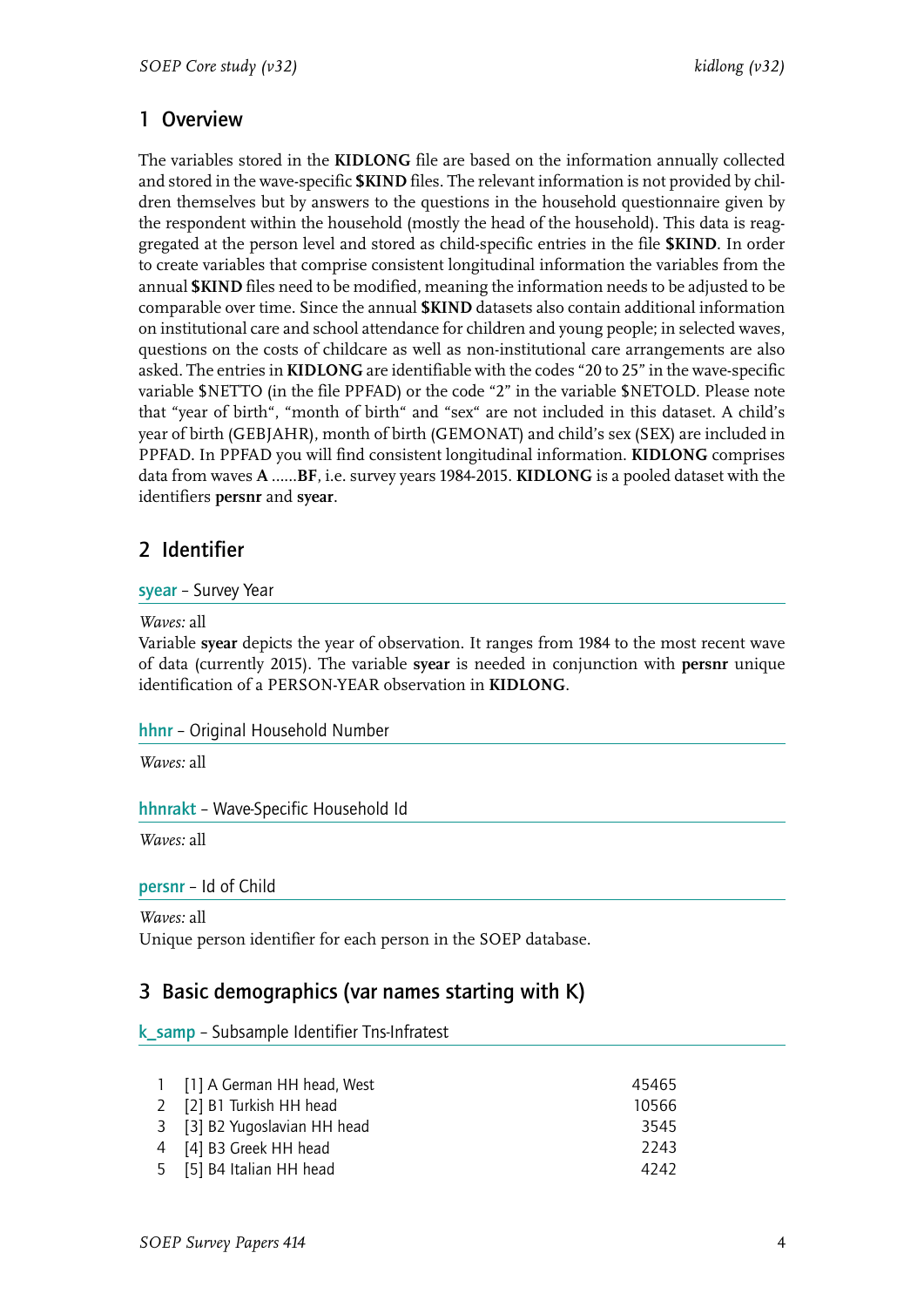| 6            | [6] B5 Spanish HH head                                           | 1696  |
|--------------|------------------------------------------------------------------|-------|
| 7            | [7] C German HH head, East                                       | 21154 |
| 8            | [8] D1 Immigrant W. Germany Since 1984                           | 2747  |
| 9            | [9] D2 Immigrant W. Germany Since 1984                           | 2792  |
| 10           | $[10]$ E1, PAPI                                                  | 1967  |
| 11           | [11] E2, CAPI                                                    | 1925  |
| 12           | [12] F2 ISOEP, Addtnl Foreigner Enumeration                      | 20979 |
| 13           | [13] F1 ISOEP, Innovation                                        | 1389  |
| 14           | [14] G1 High Income (PreTest)                                    | 0     |
| 15           | [15] G2 High Income                                              | 3682  |
| $\mathbf{m}$ | (6 rows omitted)                                                 | 10312 |
| 24           | [24] M1 Migration (1995-2011), 2013                              | 5666  |
| 29           | [29] M2 2015 Migration (2011-2015)                               | 927   |
| 60           | [60] L2/ 3 FiD Screening 2010/ 11 Low Income                     | 7065  |
| 61           | [61] L2/ 3 FiD Screening 2010/ 11 Single Parent                  | 5029  |
| 62           | [62] L2/ 3 FiD Screening 2010/ 11 Families with Several Children | 12775 |
| 63           | [63] L1 FiD Birth Cohort 2007                                    | 4729  |
| 64           | [64] L1 FiD Birth Cohort 2008                                    | 4714  |
| 65           | [65] L1 FiD Birth Cohort 2009                                    | 4153  |
| 66           | [66] L1 FiD Birth Cohort 2010                                    | 4257  |
| $-1$         | [-1] No Answer                                                   | 0     |
| $-2$         | [-2] Does not apply                                              | 0     |
| $-3$         | [-3] Answer improbable                                           | 0     |
| $-4$         | [-4] Inadmissible multiple response                              | 0     |
| $-5$         | [-5] Not included in this version of the questionnaire           | 0     |
| -6           | [-6] Version of questionnaire with modified filtering            | 0     |
|              |                                                                  |       |

#### *Waves:* all

The variable **k\_samp** depicts the sample membership of each child. It contains unchanging sample information: for example, a person from sample C would retain this original sample number (the sample in which the household first entered SOEP) even after having later moved to West Germany (see also the comments on the variables **\$sampreg** in the documentation of PPFAD). Similarly, a person from sample B who acquired a new nationality would still remain in his or her original sample.

#### <span id="page-6-0"></span>k\_nat – Nationality

| 0  | [0] Nationality Same As HH Head | 957            |
|----|---------------------------------|----------------|
|    | [1] Germany                     | 242            |
| 2  | [2] Turkish                     | 653            |
| 3  | [3] Yugoslavia                  | 262            |
| 4  | [4] Greece                      | 177            |
| 5  | $[5]$ Italy                     | 289            |
| 6  | [6] Spain                       | 147            |
| 11 | [11] France                     | 2              |
| 12 | [12] Benelux                    |                |
| 15 | [15] Sweden                     | 3              |
| 18 | $[18]$ USA                      | $\overline{2}$ |
| 23 | [23] Korea                      | 3              |
| 24 | $[24]$ Iran                     |                |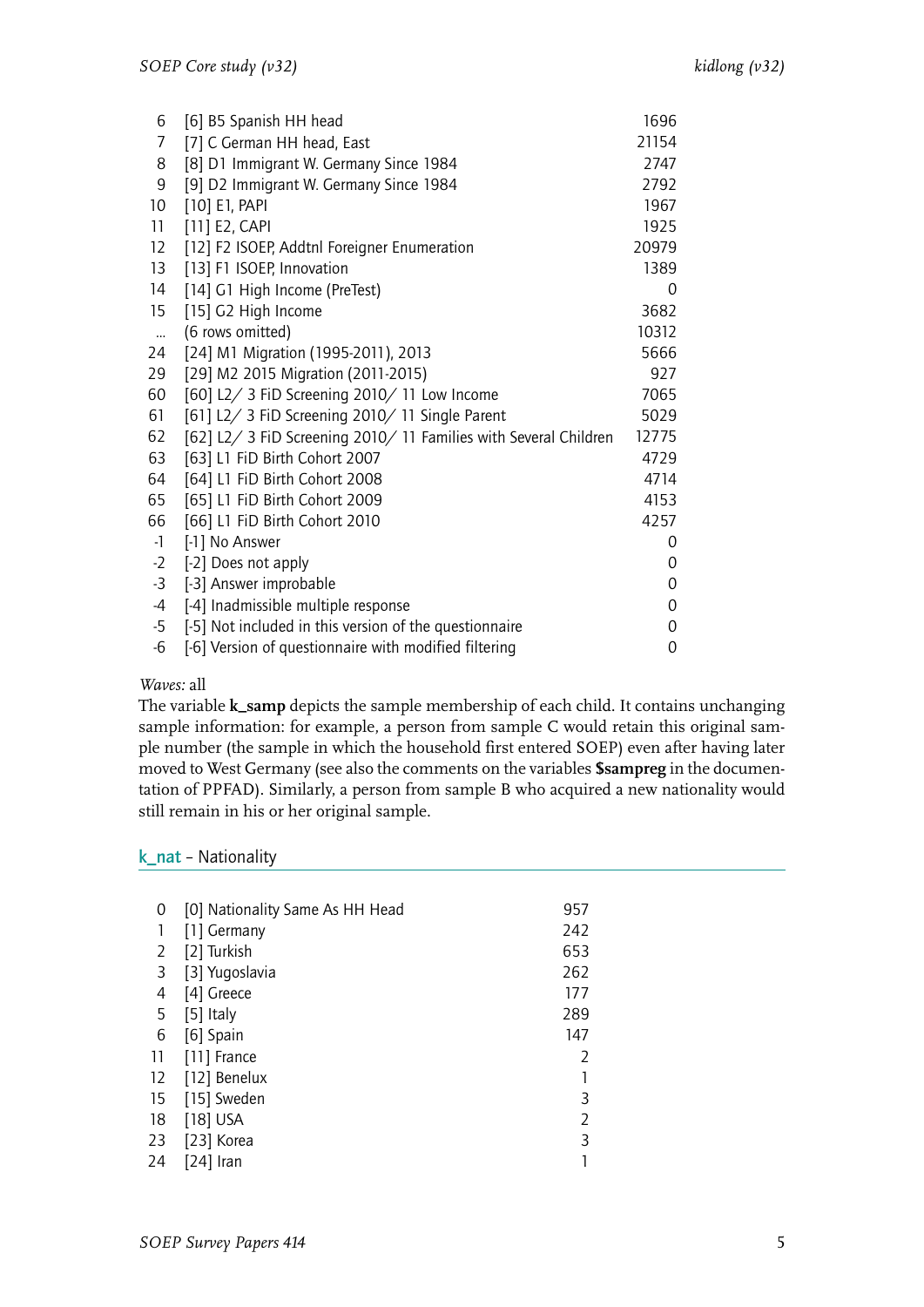| 25   | [25] Indonesia                                         |                |
|------|--------------------------------------------------------|----------------|
|      | 28 [28] Portugal                                       |                |
| 29   | [29] Bulgaria                                          | 3              |
| 39   | [39] Israel                                            | 6              |
|      | 43 [43] Afghanistan                                    | $\mathfrak{D}$ |
| $-1$ | [-1] No Answer                                         | 83             |
|      | -2 [-2] Does not apply                                 | 181183         |
| $-3$ | [-3] Answer improbable                                 |                |
| -4   | [-4] Inadmissible multiple response                    | 0              |
| -5   | [-5] Not included in this version of the questionnaire | 0              |
| -6   | [-6] Version of questionnaire with modified filtering  |                |

*Waves:* 1984,1985

Please note that this variable was only included in the survey in wave A (1984) and wave E (1988).

### <span id="page-7-0"></span>k\_inhh – Member of Household

| 0              | [0] Lives in HH                                                         | 157356 |
|----------------|-------------------------------------------------------------------------|--------|
| $\overline{2}$ | [2] Vocational Training, Study                                          | 11     |
| 3              | [3] Occupation, Assembling                                              | 3      |
| 4              | [4] Hospital                                                            | 1      |
| 5              | [5] Absent On Trip                                                      | 15     |
| 6              | [6] Other                                                               | 20     |
| 11             | $[11]$ Born                                                             | 7174   |
| 12             | [12] Moved Within W. Germany                                            | 766    |
| 13             | [13] Moved From Abroad                                                  | 130    |
| 14             | [14] Moved Back to HH                                                   | 177    |
| 15             | [15] Moved Within Ger. Before Last Wave                                 | 18     |
| 16             | [16] Moved F.Foreign Country Prior L.Survey                             | 16     |
| 17             | [17] Born Before Last Wave                                              | 126    |
| 18             | [18] Moved From East Germany                                            | 134    |
| 20             | [20] Lives in New HH                                                    | 863    |
| 30             | [30] In HH at Least 2 Yrs                                               | 16429  |
| 31             | [31] Born                                                               | 404    |
| 32             | [32] Moved From Within Germany Last Year                                | 155    |
| 33             | [33] Moved From Foreign Country Last Year                               | 13     |
| 37             | [37] Child Mentioned For the First Time in HH, But Is Already in Old HH | 1      |
| 38             | [38] Moved From East Germany Since Yr                                   | 38     |
| 40             | [40] Currently in HH                                                    | 117    |
| $-1$           | [-1] No Answer                                                          | 38     |
| $-2$           | [-2] Does not apply                                                     | 13     |
| $-3$           | [-3] Answer improbable                                                  | 1      |
| $-4$           | [-4] Inadmissible multiple response                                     | 0      |
| $-5$           | [-5] Not included in this version of the questionnaire                  | 0      |
| $-6$           | [-6] Version of questionnaire with modified filtering                   | 0      |

*Waves:* all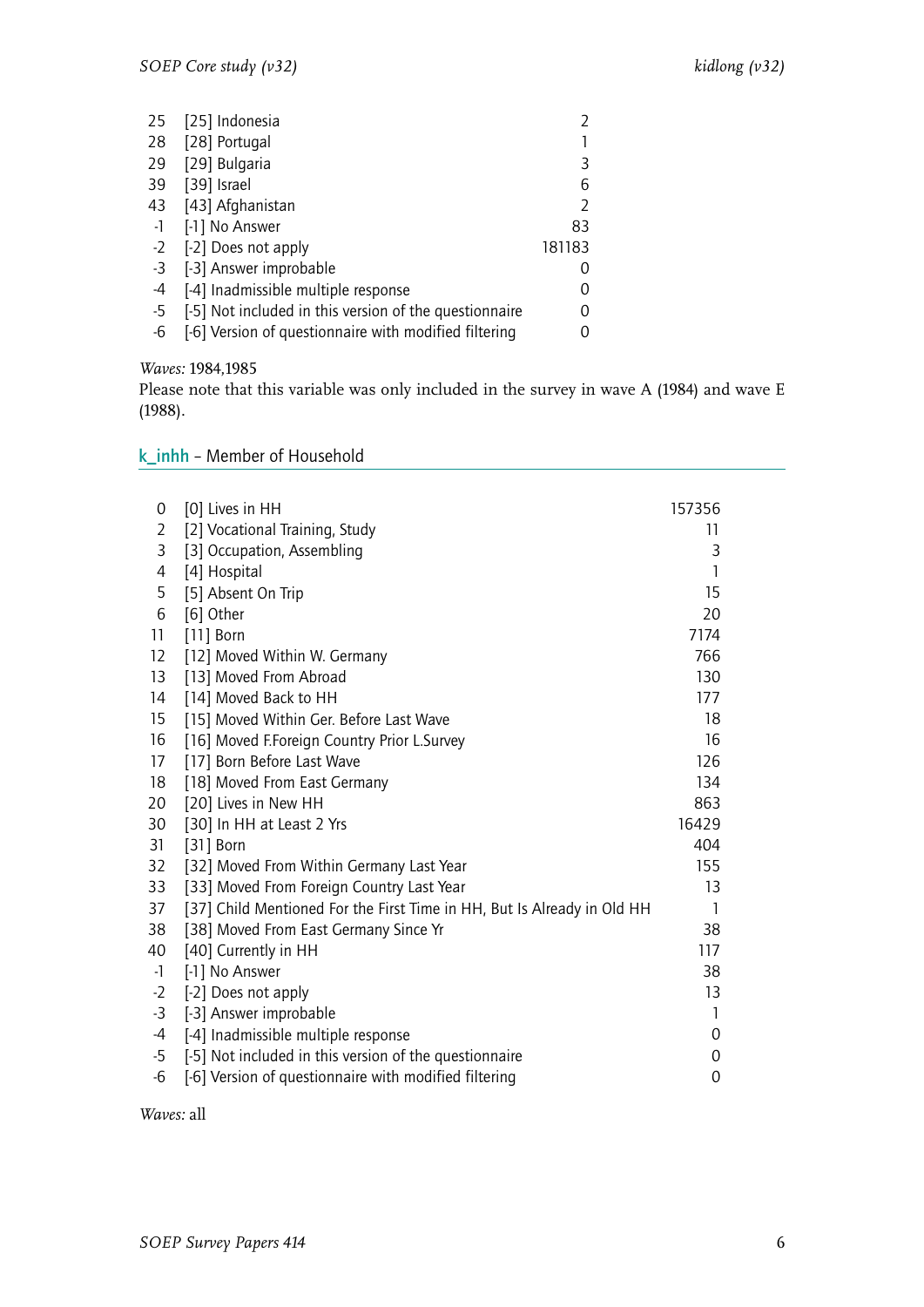#### <span id="page-8-0"></span>k\_size – Number of Persons in Household

#### *Waves:* all

The variable **k\_size** is a copy of the variable **\$hhgr** from the wave-specific files \$HBRUTTO.

#### <span id="page-8-1"></span>k\_nrkid – Number of Children in Household Under 16 Years

? Are there children born in 1999 or later living in your household?NA *(from: soep-core/ soep-core-2015-hh/70:hkind)*

*Waves:* all

For each child in **KIDLONG** the variable **k\_nrkid** provides the total number of children up to the age 16 in the current wave's household.

#### <span id="page-8-2"></span>k\_rel – Relationship To Head of Household

| 0              | [0] Head of Household                                   | 0              |
|----------------|---------------------------------------------------------|----------------|
| 1              | [1] Spouse of HH Head                                   | 1              |
| 2              | [2] Life Partner of HH Head                             | 1              |
| 3              | [3] Son, Daughter of HH Head                            | 132022         |
| $\overline{4}$ | [4] Foster Child of HH Head                             | 424            |
| 5              | [5] Son, Daughter-In-Law                                | 3              |
| 8              | [8] Brother, Sister,-In Law                             | 26             |
| 9              | [9] Grandchild of HH Head                               | 2177           |
| 10             | [10] Other Relative of HH Head                          | 129            |
| 11             | [11] Other, Not Related to Head of HH                   | 1154           |
| 12             | [12] Same-Sex Partner                                   | 2084           |
| 13             | [13] Life Partner                                       | 0              |
| 21             | [21] Natural Son, Daughter                              | 44258          |
| 22             | [22] Stepchild (Child of thePartner)                    | 949            |
| 23             | [23] Adoptive Child                                     | 62             |
| $\ddotsc$      | (14 rows omitted)                                       | 675            |
| 45             | [45] Foster Brother/Sister                              | 1              |
| 51             | [51] Brother, Sister -in Law (Spouse of Brother/Sister) | 0              |
| 52             | [52] Brother, Sister -in Law (Brother/Sister of Spouse) | $\overline{2}$ |
| 61             | [61] Aunt, Uncle                                        | $\overline{O}$ |
| 62             | [62] Niece/Nephew                                       | 28             |
| 63             | [63] Cousin/Cousine                                     | $\mathbf{1}$   |
| 64             | [64] Other Relative                                     | $\overline{2}$ |
| 71             | [71] Others                                             | 8              |
| 99             | [99] Position to Head of HH Unknown                     | 0              |
| $-1$           | [-1] No Answer                                          | $\overline{7}$ |
| $-2$           | [-2] Does not apply                                     | 5              |
| $-3$           | [-3] Answer improbable                                  | $\overline{0}$ |
| $-4$           | [-4] Inadmissible multiple response                     | 0              |
| $-5$           | [-5] Not included in this version of the questionnaire  | 0              |
| $-6$           | [-6] Version of questionnaire with modified filtering   | 0              |
|                |                                                         |                |

#### *Waves:* all

The variable **k\_rel** indicates the wave-specific relationship of the child to head of household and can be found as **\$stell** in file \$PBRUTTO. The values (1) and (2) should by definition not be relevant in the file **KIDLONG**, yet two observations in the early periods (1984 and 1987)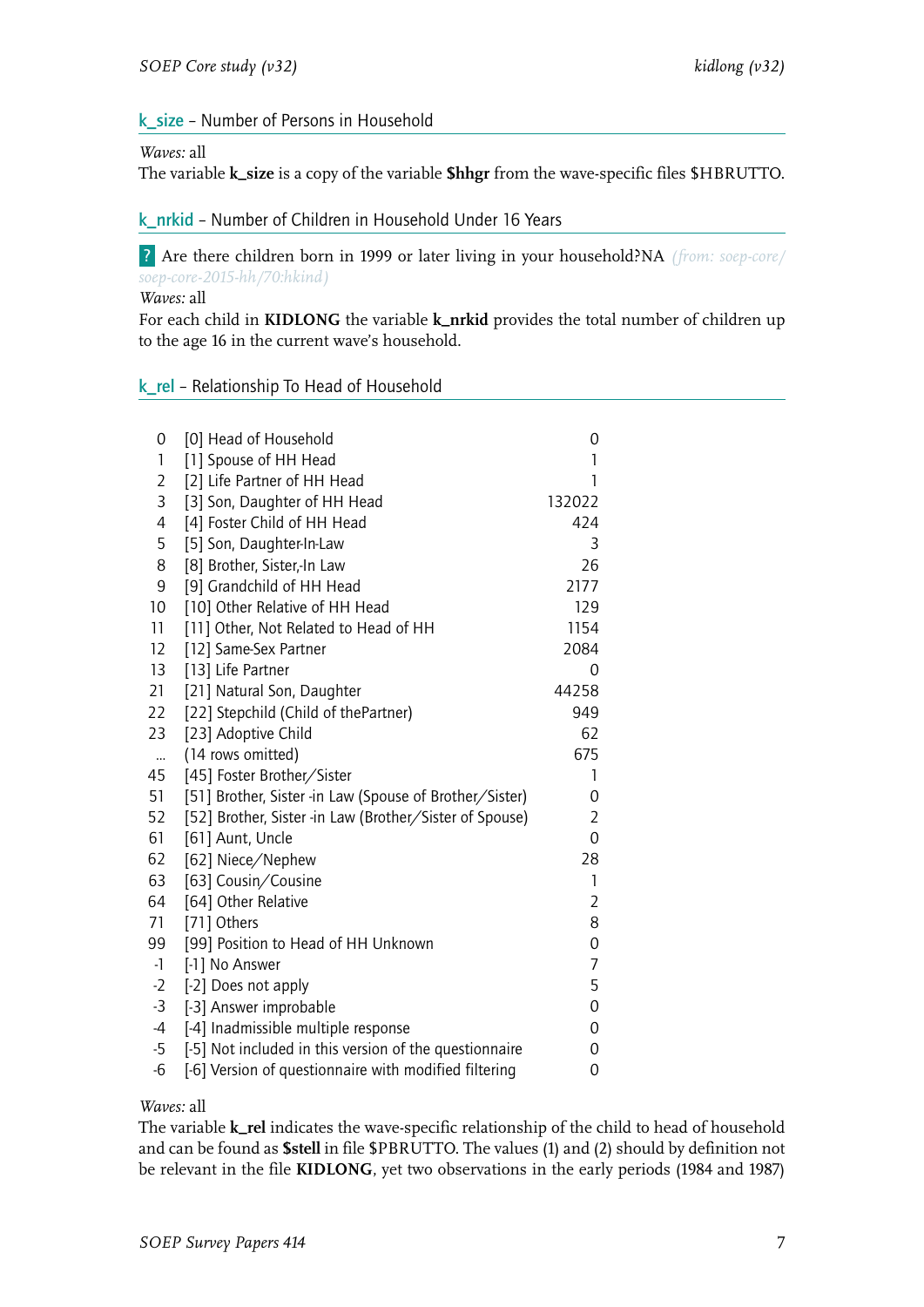are valid values "spouse" or "life partner" of the head of household. Please note that in 2012 **bcstell** in BCPBRUTTO changed. Thus for 2012 the values 21 - 62 indicate the wave-specific relationship of the child to the head of the household. \$stell in \$PBRUTTO

| value | label                                                                |
|-------|----------------------------------------------------------------------|
| 0     | Head of HH                                                           |
| 11    | Husband $\diagup$ wife                                               |
| 12    | Same-sex partner                                                     |
| 13    | Life partner                                                         |
| 21    | <b>Biological child</b>                                              |
| 22    | Stepchild (child of the partner)                                     |
| 23    | Adoptedchild                                                         |
| 24    | Fosterchild                                                          |
| 25    | Grandchild                                                           |
| 26    | Great-grandchild                                                     |
| 27    | Son, daughter-in-law                                                 |
| 31    | Biological mother / father                                           |
| 32    | Step father $\angle$ step mother $\angle$ spouse of father or mother |
| 33    | Adoptive father or mother                                            |
| 34    | Fosterfather or mother                                               |
| 35    | Parent-in-law                                                        |
| 36    | Grandfather, -mother                                                 |
| 41    | Biological brother / sister                                          |
| 42    | Half-brother, half-sister                                            |
| 43    | Stepbrother, stepsister                                              |
| 44    | Adoptive brother / sister                                            |
| 45    | Fosterbrother / sister                                               |
| 51    | Brother, sister -in-law (spouse of brother / sister)                 |
| 52    | Brother, sister -in-law (brother $\angle$ sister of spouse)          |
| 61    | Aunt / uncle                                                         |
| 62    | Niece / nephew                                                       |
| 63    | Cousin / cousine                                                     |
| 64    | Other relatives                                                      |
| 71    | Other                                                                |
| 99    | Unknown                                                              |

#### \$k\_rel in KIDLONG valid from 2012

| lahel                           |
|---------------------------------|
| Head of household               |
| Spouse of hh head               |
| Partner of hh head              |
| Son, daughter of hh head        |
| Foster child of hh head         |
| Son, daughter-in-law of hh head |
| Brother, sister of hh head      |
|                                 |

- 9 Grandchild of hh head
- 10 Other relative of hh head
- 11 Other non-relative of hh head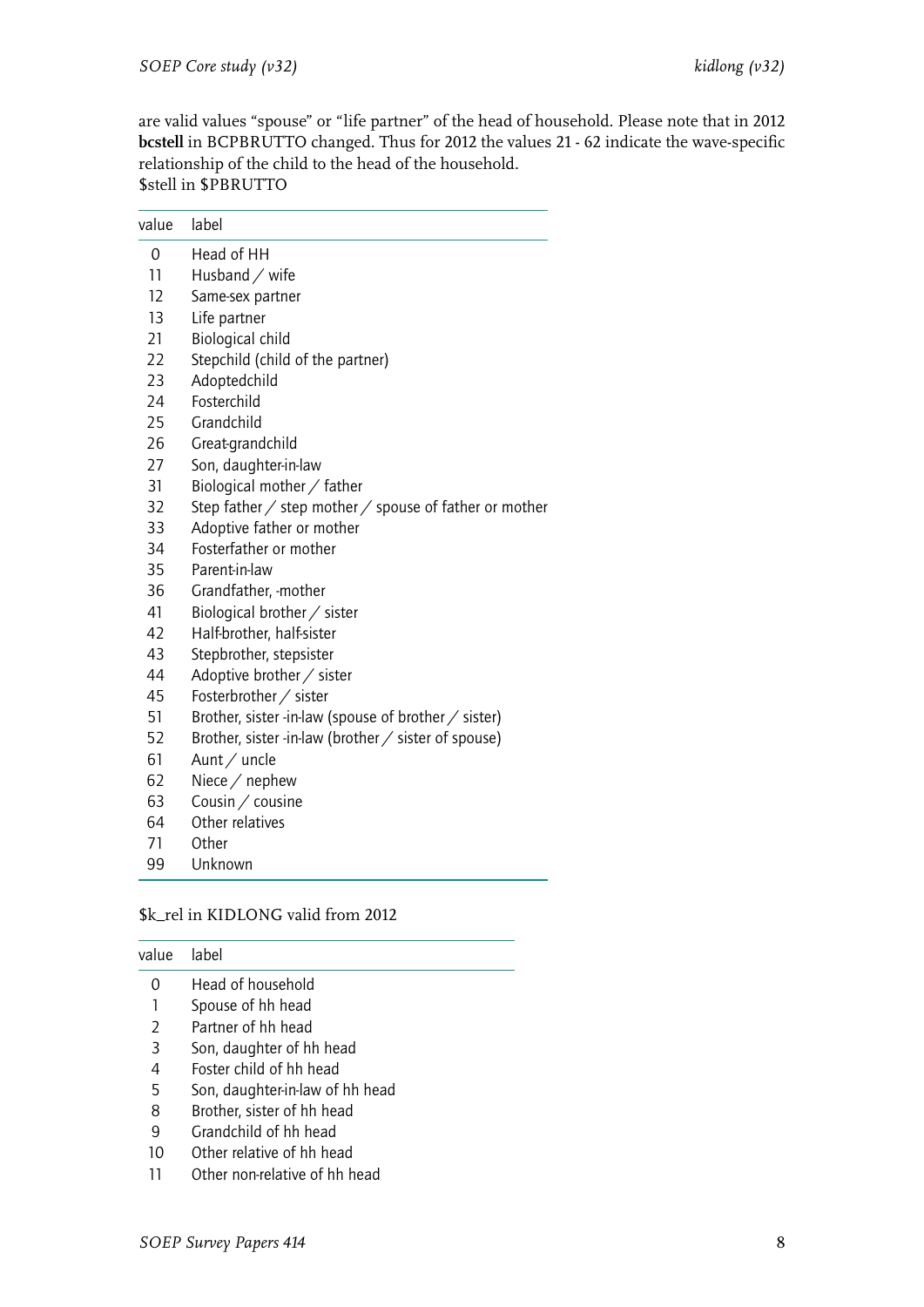| value | label                                                      |
|-------|------------------------------------------------------------|
| 12    | Child of hh head partner                                   |
| 13    | Partner                                                    |
| 21    | Son, daughter                                              |
| 22    | Stepchild (child of the partner)                           |
| 23    | Adoptive child                                             |
| 24    | Foster child                                               |
| 25    | Grandchild                                                 |
| 26    | Great-grandchild                                           |
| 27    | Son, daughter-in-law                                       |
| 31    | Biological mother / father                                 |
| 32    | Stepfather $/$ mother or partner of mother $/$ father      |
| 33    | Adoptive father or mother                                  |
| 34    | Foster father or mother                                    |
| 35    | Parent-in-law                                              |
| 36    | Grandfather, -mother                                       |
| 41    | Brother, sister                                            |
| 42    | Half-brother, half-sister                                  |
| 43    | Stepbrother, stepsister                                    |
| 44    | Adoptive brother / sister                                  |
| 45    | Foster brother / sister                                    |
| 51    | Brother, sister-in-law (spouse of brother / sister)        |
| 52    | Brother, sister -in-law (brother $\angle$ sister of spouse |
| 61    | Aunt, uncle                                                |
| 62    | Niece $/$ nephew                                           |
| 63    | Cousin / cousine                                           |
| 64    | Other relative                                             |
| 71    | Others                                                     |

99 Unknown

#### <span id="page-10-0"></span>k\_nrinhh – Serial Number of Child

#### *Waves:* all

The variable **k\_inhh** indicates the wave-specific household affiliation of a child and can be found as **\$pzug** in the file \$PBRUTTO. The values (19) and (39) have been recoded in the file **KIDLONG**, and are now code "-1" (No answer).

### <span id="page-10-1"></span>4 Pointers (var names starting with K)

The pointers provided in **KIDLONG** comprise **persnr** of the household head of the child **\$khv**, the partner of the household head **\$khvp**, the mother of the child **\$kmutti**, and the partner of the mother **\$kmup**. The first two pointers **\$khv** and **\$khvp** are using the codes (0) and (1)/(2) of **\$STELL** in the wave-specific **\$PBRUTTO**. After extensive testing of the distribution of the data up to that point, the pointers to mother (variable **\$kmutti**) and mother's partner (variable **\$kmup**) were revised in July 1994 for SOEP waves A (1984) to J (1993), since in some cases these variables showed a very high percentage of missings. The identifiers linking the PERSNR of a child's mother to each child in bekind, are based on the variables **\$stell**, **partnr\$\$** in the wave-specific files **\$PGEN** and if possible information from the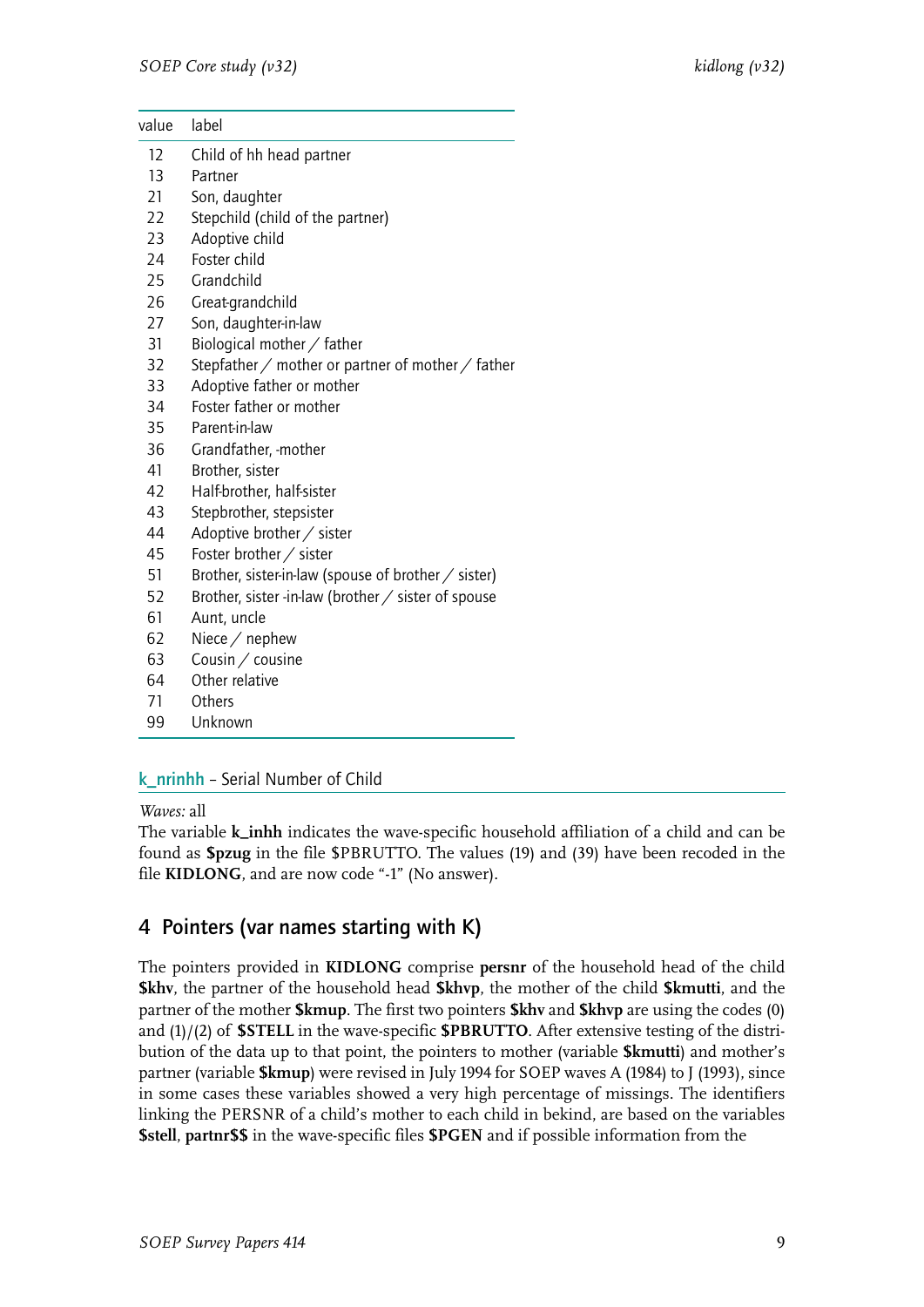files **BIOBIRTH** or **BIOAGE01**. More information on **kp\_mum** is included in the comment section of **kp\_mum**.

#### <span id="page-11-0"></span>k\_phead – Pointer To Head of Household

#### *Waves:* all

Generated as **persnr** of the head of household, i.e. person with **\$stell** = 0 in the wave-specific file \$PBRUTTO.

#### <span id="page-11-1"></span>k\_pheadp – Pointer To Partner of Head

#### *Waves:* all

The variable **persnr** of the partner of the head of household combines information of **\$stell** in the wave-specific file \$PBRUTTO with where applicable the partner information, i.e. pointer to spouse or partner: variable PARTNR\$\$ in the wave-specific file \$PGEN.The variable includes -3 as an missing value for the years 1985/1986/1988/1989 in k\_samp A and B.

#### <span id="page-11-2"></span>k\_pmum – Pointer To Mother

#### *Waves:* all

The variable **persnr** of a child's mother. After extensive testing of the distribution of the data up to that point, the pointers to mother (variable **\$kmutti**) and mother's partner (variable **\$kmup**) were revised in July 1994 for SOEP waves A (1984) to J (1993), since in some cases these variables showed a very high percentage of missings. The procedure for generating the pointers was modified to define the mother-child relationship as a combination of the variables **\$stell** (=relationship to household head) and PARTNR\$\$ (=person ID number of spouse or partner). The information of PARTNR\$\$ in the wave-specific file \$PGEN is only available when an interview took place with the partner. If this data is lacking the combination of relationship to household head of the mother and of the mother's partner is used. In this context, for waves A to J, the newly generated pointers were tested longitudinally over time for consistency. While it is quite realistic that a mother would change partners over time, (e.g., second marriage after partner's death, or separation from partner), it seems less plausible that there would be pointers to different mothers for the different survey years. According to a strictly biological definition of motherhood, this would certainly not be possible, but according to a social definition of motherhood, it would be possible to have a new "social" mother after the biological mother dies or moves out. This problem is quantitatively insignificant, however (e.g., a changing mother pointer was only identified for 29 children from wave A to J). Further information on the definition of social/ biological mother-child relationships in the SOEP can be found in the BIO documentation for the file BIOBIRTH.

#### <span id="page-11-3"></span>k\_pmump – Pointer To Partner of Mother

#### *Waves:* all

The variable **persnr** of the partner of the child's mother (cf. PARTNR\$\$ of the mother in the person-related file \$PGEN).

<span id="page-11-4"></span>k instr – Language Version of Questionnaire

| 1 [1] German West | 13928 |
|-------------------|-------|
| 2 [2] Turkish     | 3454  |
| 3 [3] Yugoslav    | 1239  |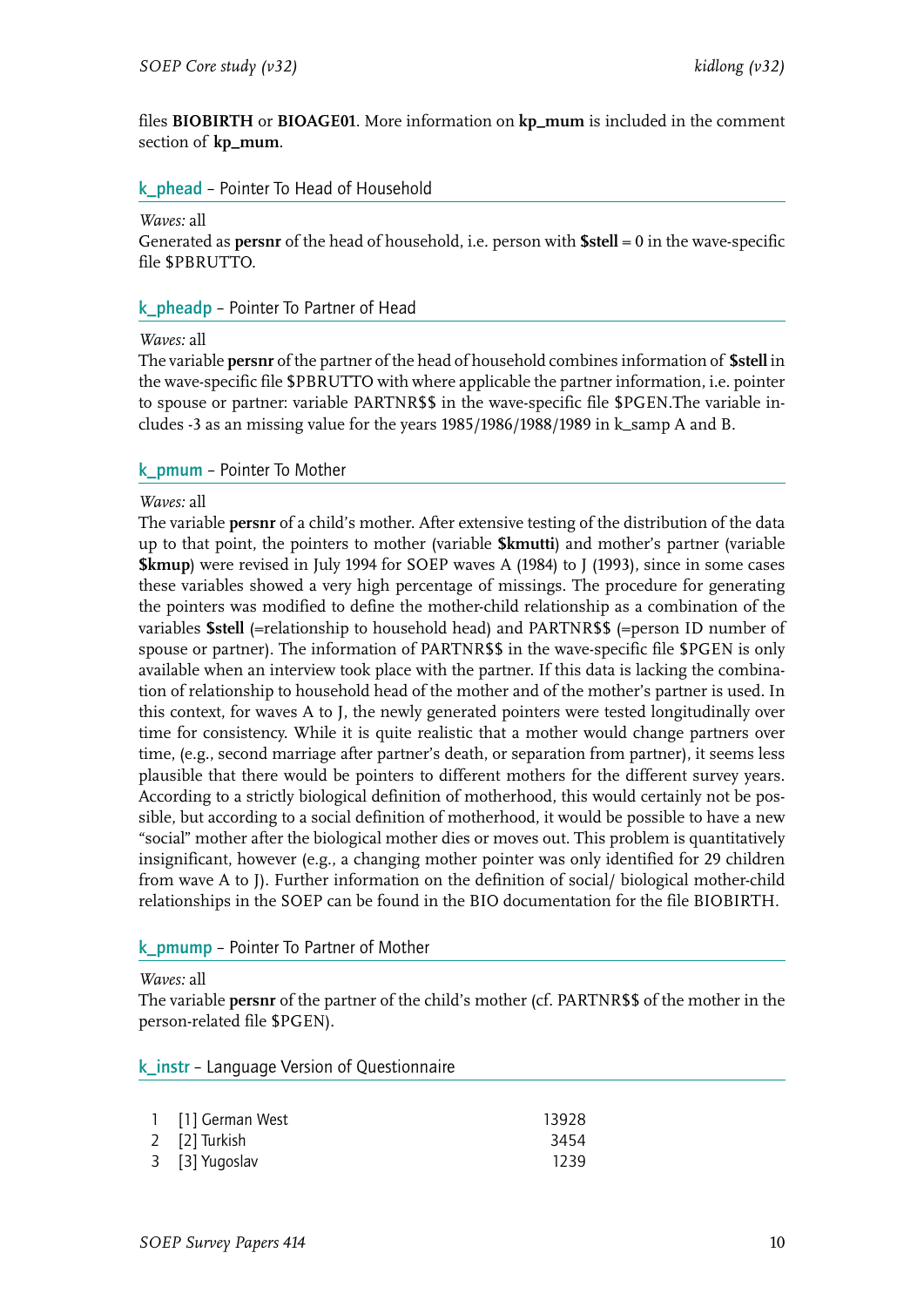| 4    | [4] Greek                                              | 801    |
|------|--------------------------------------------------------|--------|
| -5   | [5] Italian                                            | 1352   |
| 6    | [6] Spanish                                            | 571    |
| 7    | [7] German (East)                                      | 6439   |
| 8    | [8] Immigrant                                          | 2356   |
| $-1$ | [-1] No Answer                                         | O      |
| -2   | [-2] Does not apply                                    | 153879 |
| -3   | [-3] Answer improbable                                 |        |
| -4   | [-4] Inadmissible multiple response                    | 0      |
| -5   | [-5] Not included in this version of the questionnaire | 0      |
| -6   | [-6] Version of questionnaire with modified filtering  |        |
|      |                                                        |        |

## <span id="page-12-0"></span>5 Variables on institutional arrangements (var names starting with KS)

#### <span id="page-12-1"></span>ks\_pre – Pre-School

? Does the child currently attend nursery school, daycare, pre-school, creche, etc.? // No, none os these *(from: soep-core/soep-core-2015-hh/77:hein1a)*

|      | [1] Nursery School                                     | 42032  |
|------|--------------------------------------------------------|--------|
| 2    | [2] Part-Time                                          | 1279   |
| 3    | [3] In the Morning                                     | 1630   |
| 4    | [4] In The Afternoon                                   | 270    |
| 5    | [5] Full Day                                           | 2709   |
| $-1$ | [-1] No Answer                                         | 2043   |
| $-2$ | [-2] Does not apply                                    | 134056 |
| -3   | [-3] Answer improbable                                 |        |
| -4   | [-4] Inadmissible multiple response                    |        |
| -5   | [-5] Not included in this version of the questionnaire |        |
| -6   | [-6] Version of questionnaire with modified filtering  |        |

In order to integrate various information on formal childcare from all waves (A …BF) into one variable **ks\_pre**, the different codes of different questionnaire items were modified. For the years 1984, 1985, 1986 and 1995-2014 value 1 gives the answer "yes, Kindergarten, creche, nursery". For waves D …G formal childcare was surveyed as part time or full time attendance. Since full time attendance was also surveyed in waves H …K the value 2 was recoded to 5. This allows to code in the morning and in the afternoon attendance as value 3 and 4 for waves H …K. For the remaining waves L …Z the answers were coded accordingly. Please note that from wave L to P the question regarding formal care did distinguish between kindergarten, creche, nursery and child minder. The children who were looked after by a child minded are coded -2 in **ks\_pre** and can be found in variable **kc\_mindr** (see below section "Variables on day care arrangements"). Additionally, in wave Z value 2 in the wave-specific file ZKIND was used for the answer no, not attending. Children who do not attend formal childcare in wave Z are coded -2 in variable **ks\_pre** and can be found in variable **ks\_none**. This is true for all subsequent waves following Z.

<span id="page-12-2"></span>ks gen - General Education System

? What school does your child currently attend? *(from: soep-core/soep-core-2015-hh/72;)*

| 1 [1] Primary School Incl. Mixed Ability Class | 45629 |
|------------------------------------------------|-------|
| 2 [2] Secondary General School                 | 13442 |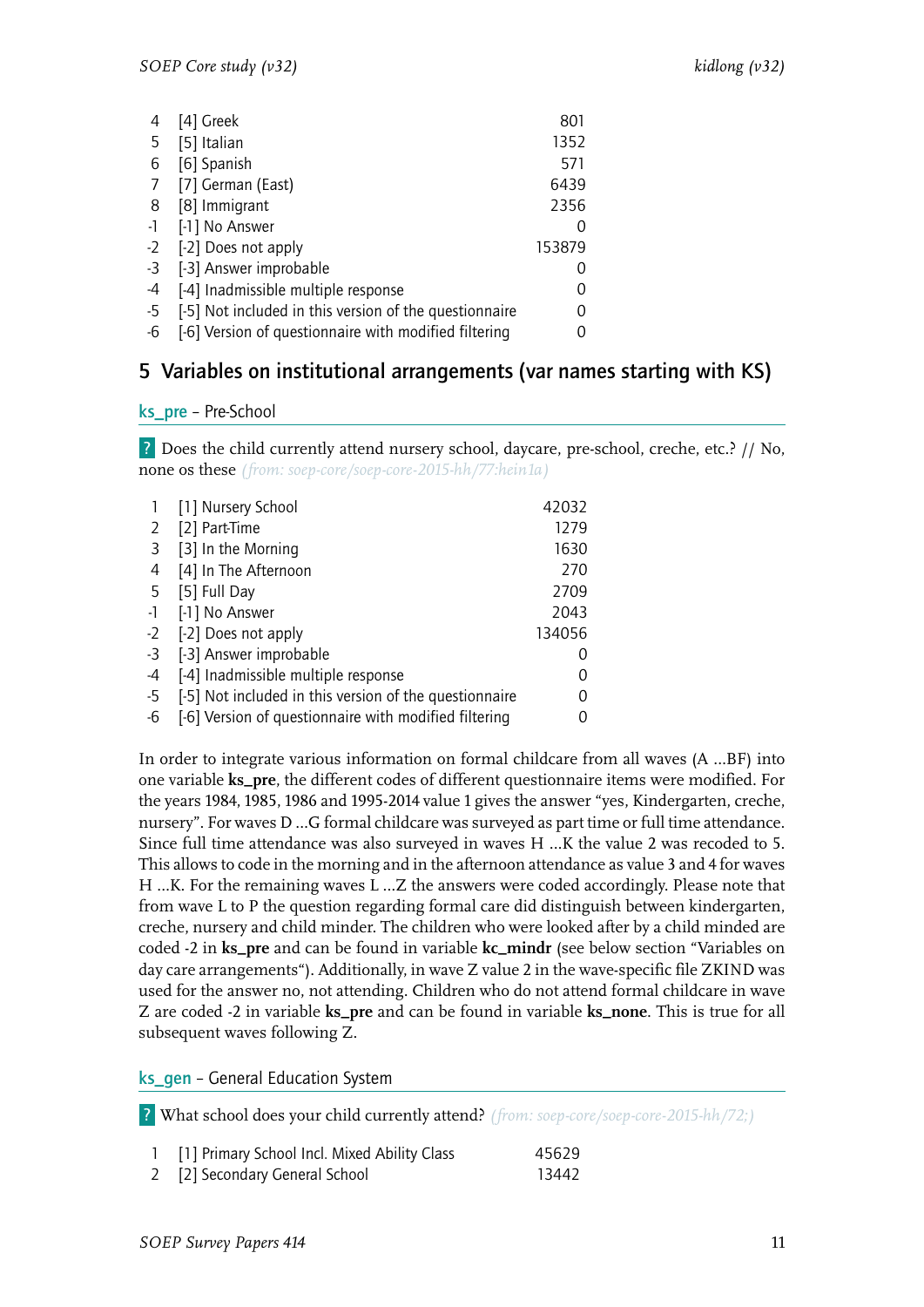| 3    | [3] Intermediate School                                | 17595 |
|------|--------------------------------------------------------|-------|
| 4    | [4] Upper Secondary School                             | 20343 |
| 5    | [5] Comprehensive School                               | 6130  |
| 6    | [6] Vocational School                                  | 487   |
| 7    | [7] Other School                                       | 2809  |
| 8    | [8] Special School                                     | 866   |
| 9    | [9] Other School (East 90,91)                          | 1732  |
| $-1$ | [-1] No Answer                                         | 3     |
| $-2$ | [-2] Does not apply                                    | 74895 |
| -3   | [-3] Answer improbable                                 | 88    |
| -4   | [-4] Inadmissible multiple response                    | Ω     |
| -5   | [-5] Not included in this version of the questionnaire |       |
| -6   | [-6] Version of questionnaire with modified filtering  |       |

In order to integrate various information on general school education from all waves (A …BE) into one variable **ks\_gen**, the different codes of different questionnaire items were modified. In 1992, upper secondary schooling (grammar school) received a new value, thus a recode was necessary to combine information of waves A …H and I …K. In 1995, vocational school becomes an item to general education in the wave-specific files **\$KIND**. This change for waves A …H and I …K is visible in **ks\_gen** since value 6 and 7 for years 1984-1994 are also generated separately in variable **ks\_voc**. For waves G and H East German school attendance was surveyed separately. This information can be found in **ks\_gen** represented by 9 and also in variable **ks\_east**. For the remaining waves L …BE the answers have the above depicted values.

#### <span id="page-13-0"></span>ks\_vocat – Vocational School

| 1 [1] Vocational School                                   | 231    |
|-----------------------------------------------------------|--------|
| 2 [2] Other School                                        | 192    |
| -1 [-1] No Answer                                         |        |
| -2 [-2] Does not apply                                    | 183595 |
| -3 [-3] Answer improbable                                 |        |
| -4 [-4] Inadmissible multiple response                    |        |
| -5 [-5] Not included in this version of the questionnaire |        |
| -6 [-6] Version of questionnaire with modified filtering  |        |

The variable **ks\_vocat** describes vocational school participation in addition to **ks\_gen** in order to depict the different instruments used in waves A …K and L …Z. Between wave H and I the values for vocational school training were modified and hence **ks\_vocat** includes a recode. From 1984 until 1991 vocational school was surveyed using more items to describe different types of vocational schooling. These 4 types are embedded in value 1 of **ks\_vocat**. This information can be found in **ks\_gen** in values 6 and 7. Hence **ks\_vocat** only comprises waves A …K.

#### <span id="page-13-1"></span>ks\_none – None of These Institutions

? What school does your child currently attend? // Does not attend school *(from: soep-core/ soep-core-2015-hh/72:hein4a)*

- 1 [1] None of These Institutions (1984-2008) 24045
- 2 [2] None of These Schools (2009)) 20252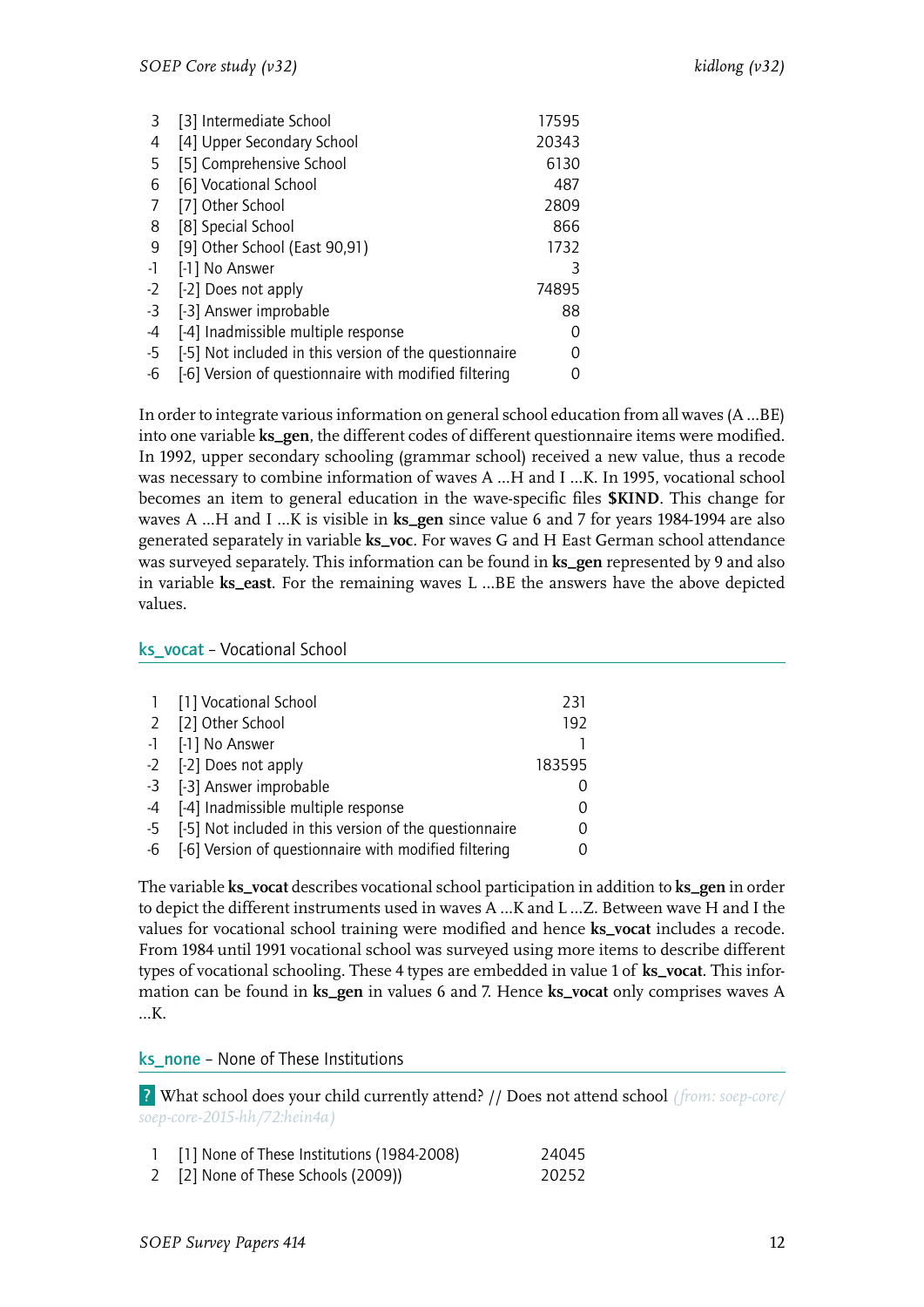| 3 [3] No Pre-School Attended (2009)                       | 5133     |
|-----------------------------------------------------------|----------|
| -1 [-1] No Answer                                         | 5818     |
| -2 [-2] Does not apply                                    | 128768   |
| -3 [-3] Answer improbable                                 | 3        |
| -4 [-4] Inadmissible multiple response                    | $\Omega$ |
| -5 [-5] Not included in this version of the questionnaire | 0        |
| -6 [-6] Version of questionnaire with modified filtering  |          |

The variable **ks\_none** collects missing information for the variables **ks\_pre** and **ks\_gen**. For **ks\_none** value 1 describes whether children do not attend preschool **ks\_pre**or do not attend any general schools depicted in **ks\_gen**. From 1984 until 2008 (waves A …Y),value 1 summarizes if none of these institutions were attended. In 2009 (wave Z) the survey mode changed: preschool attendance is inquired separately from **ks\_gen** and this new variable includes nonparticipation. Value 3 of **ks\_none** depicts this change. Also value 2 (none of these schools) indicates that for wave Z the old variable now contains only non- participation of general school education. Values 2 and 3 apply to waves Z …BE.

#### <span id="page-14-0"></span>ks\_east – General School East Germany

|      | [1] Polytechnical Secondary School                     | 1618   |
|------|--------------------------------------------------------|--------|
| 2    | [2] Secondary School                                   | 31     |
| 3    | [3] Specialized School                                 | 18     |
| 4    | [4] Special School                                     | 27     |
| 5    | [5] Other Comprehensive School                         | 15     |
| 6    | [6] Vocational School                                  | 10     |
|      | [7] Other School                                       | 13     |
| $-1$ | [-1] No Answer                                         |        |
| $-2$ | [-2] Does not apply                                    | 182287 |
| -3   | [-3] Answer improbable                                 |        |
| -4   | [-4] Inadmissible multiple response                    |        |
| -5   | [-5] Not included in this version of the questionnaire |        |
| -6   | [-6] Version of questionnaire with modified filtering  |        |

The variable **ks\_east** summarizes additional school type information collected in waves G and H (1990/ 91) in East Germany. The observations are also embedded in **ks\_gen** value 9.

<span id="page-14-1"></span>ks\_eastp – Day-Home for School Children,East

| 1 [1] Boarding School (East 90/91)                        | 369              |
|-----------------------------------------------------------|------------------|
| -1 [-1] No Answer                                         |                  |
| -2 [-2] Does not apply                                    | 183650           |
| -3 [-3] Answer improbable                                 |                  |
| -4 [-4] Inadmissible multiple response                    |                  |
| -5 [-5] Not included in this version of the questionnaire | $\left( \right)$ |
| -6 [-6] Version of questionnaire with modified filtering  |                  |

The variable **ks\_eastp** summarizes additional preschool information collected in waves G and H (1990/ 91) in East Germany. The observations are also embedded in **ks\_pre**.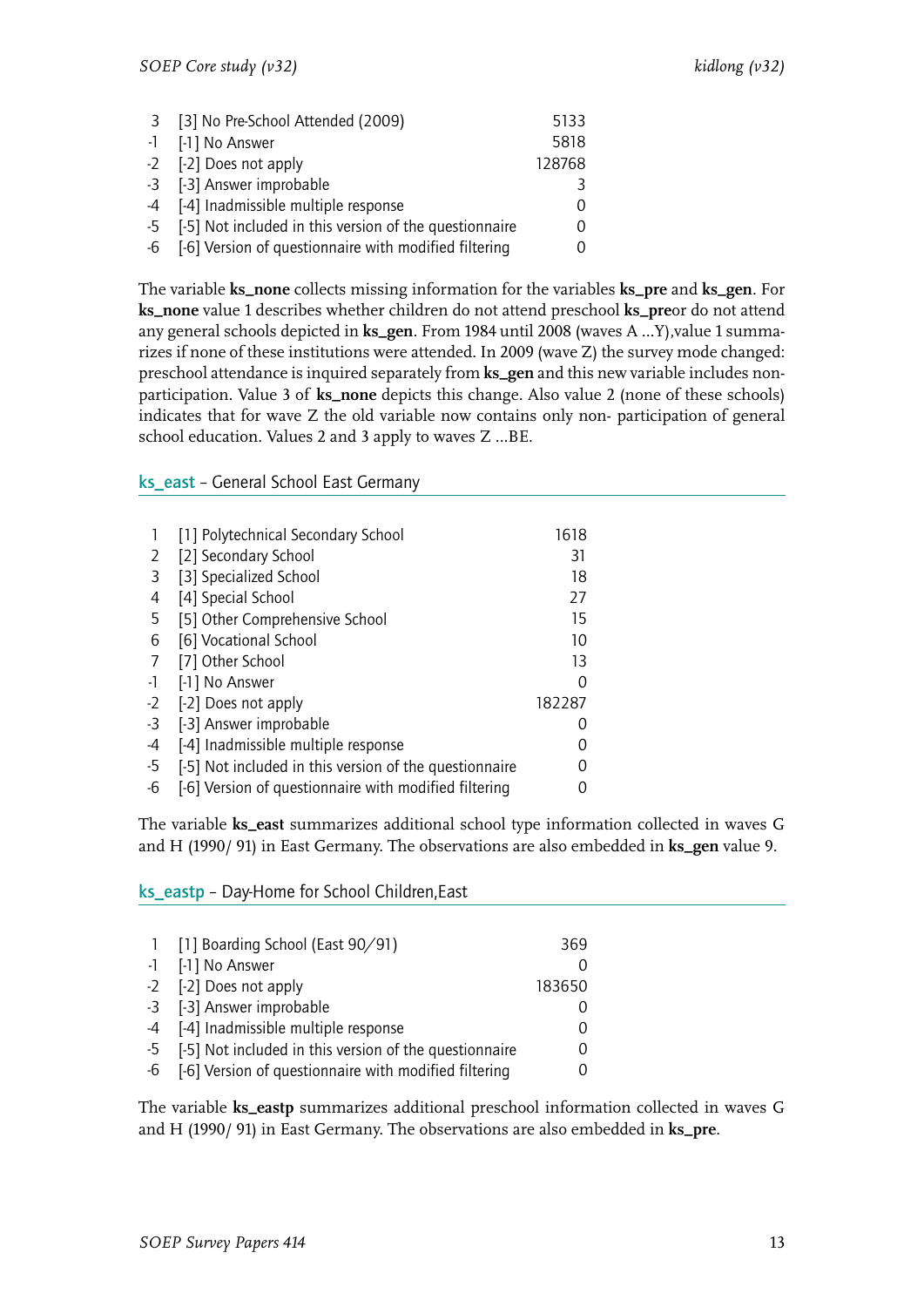#### <span id="page-15-0"></span>ks\_other – Other Type of School

| 1    | [1] Special School                                     | 15             |
|------|--------------------------------------------------------|----------------|
| 6    | [6] Learning Disabilities School                       | 1              |
| 7    | [7] Remedial School                                    | 5              |
| 10   | [10] School For the Handicapped                        | 4              |
| 11   | [11] School For the Blind                              | 1              |
| 16   | [16] School For Physically Handicapped                 | 1              |
| 17   | [17] Observation Period                                | 6              |
| 20   | [20] Speech Therapy School                             | $\mathbf{1}$   |
| 21   | [21] Speech Therapy Primary School                     | $\mathbf{1}$   |
| 22   | [22] Speech Therapy Day Center                         | $\mathbf{1}$   |
| 24   | [24] Business School                                   | $\overline{2}$ |
| 25   | [25] Continuing Education                              | $\mathbf{1}$   |
| 26   | [26] Vocational School                                 | $\mathbf{1}$   |
| 27   | [27] Continuing Education Vocational School            | $\mathbf{1}$   |
| 28   | [28] Professional Preparation Year                     | $\mathbf{1}$   |
| 29   | [29] Domestic Science School                           | 1              |
| 31   | [31] Home Economics School                             | $\mathbf{1}$   |
| 32   | [32] Special Assistance School                         | $\mathbf{1}$   |
| 34   | [34] School For the Deaf                               | 1              |
| 35   | [35] Learning Disabled                                 | 3              |
| 36   | [36] Church Run Special School                         | $\overline{2}$ |
| 37   | [37] Learn Disabilities Special School                 | $\mathbf{1}$   |
| $-1$ | [-1] No Answer                                         | 19             |
| $-2$ | [-2] Does not apply                                    | 183948         |
| $-3$ | [-3] Answer improbable                                 | 0              |
| $-4$ | [-4] Inadmissible multiple response                    | 0              |
| $-5$ | [-5] Not included in this version of the questionnaire | 0              |
| -6   | [-6] Version of questionnaire with modified filtering  | 0              |

The variable **ks\_other** summarizes additional school type information collected in wave L and M (1995 /96). The observations are also embedded in **ks\_gen** in value 7.

## <span id="page-15-1"></span>6 Variables on day care arrangements (var names starting with KD)

<span id="page-15-2"></span>kd\_publ – Provider: Public Institution

? What type of school is it? It is: *(from: soep-core/soep-core-2015-hh/75;heinsa)*

|                                         | 18061                                                                                                                                                                                                                                                      |
|-----------------------------------------|------------------------------------------------------------------------------------------------------------------------------------------------------------------------------------------------------------------------------------------------------------|
| [2] Provider: Public School (2011)      | 15956                                                                                                                                                                                                                                                      |
| [3] Provider: Public Institution (2011) | 5072                                                                                                                                                                                                                                                       |
| [-1] No Answer                          | 213                                                                                                                                                                                                                                                        |
|                                         | 144717                                                                                                                                                                                                                                                     |
|                                         |                                                                                                                                                                                                                                                            |
|                                         | 0                                                                                                                                                                                                                                                          |
|                                         | 0                                                                                                                                                                                                                                                          |
|                                         |                                                                                                                                                                                                                                                            |
|                                         | 1 [1] Public Institution<br>$-1$<br>-2 [-2] Does not apply<br>-3 [-3] Answer improbable<br>-4 [-4] Inadmissible multiple response<br>-5 [-5] Not included in this version of the questionnaire<br>-6 [-6] Version of questionnaire with modified filtering |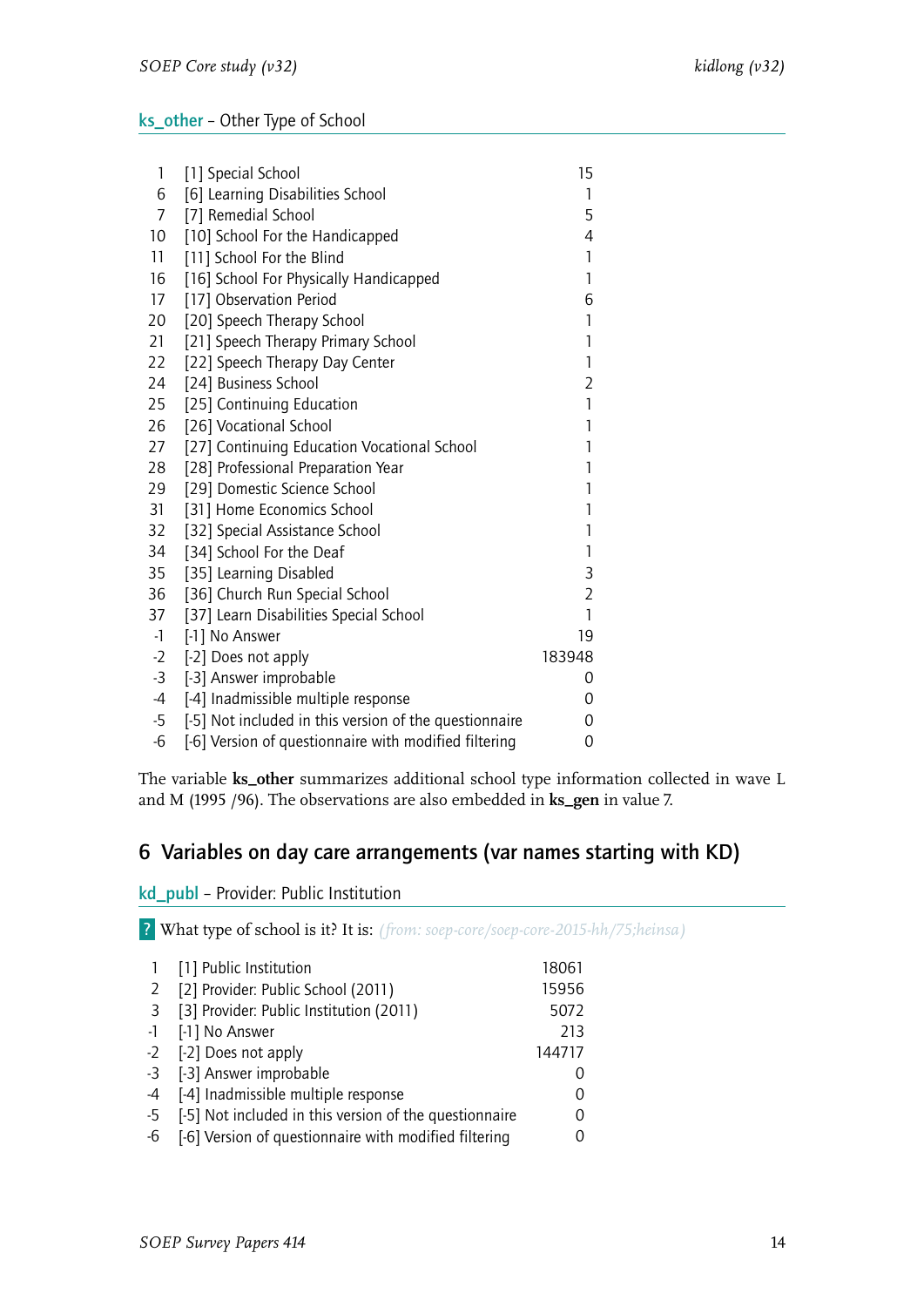The variable **kd\_publ** summarizes information collected in waves D, L, N, S, V, X , BB and BF. In 1986, provider of facility was surveyed for the first time and did not comprise an item for private provider. The information from waves D and L were integrated in the variables format of waves N, S, V and X. This format is used in **kd\_publ** - **kd\_comm**. In 2011 provider of facility was separately inquired for institutions of general school education **ks\_gen** and day care institutions **ks\_pre**. To depict this change two additional values were introduced to all variables **ks\_publ**, **kd\_indep**, **kd\_priv**, **kd\_comp** and **kd\_comm**. The varibable **kd\_comm** and **kd\_publ** describe publicly provided facilities and value 2 depicts only public schools and value 3 only public day care institutions.

#### <span id="page-16-0"></span>kd priv - Provider: Private Non-Profit Provider

|      | [1] Provider: Private Non- Profit Institution          | 214    |
|------|--------------------------------------------------------|--------|
| 2    | [2] Provider: Private Non- Profit School (2011)        | 317    |
| 3    | [3] Provider: Private Non- Profit Institution (2011)   | 672    |
|      | -1 [-1] No Answer                                      |        |
|      | -2 [-2] Does not apply                                 | 182816 |
|      | -3 [-3] Answer improbable                              |        |
| $-4$ | [-4] Inadmissible multiple response                    |        |
| -5   | [-5] Not included in this version of the questionnaire |        |
| -6   | [-6] Version of questionnaire with modified filtering  |        |

The variable **kd\_priv** summarizes information collected in waves D, L, N, S, V, X, BB and BF. The variable **kd\_priv** describes day care facilities provided by private non-profit organizations. Value 2 depicts only non-profit private schools and value 3 only non-profit private day care institutions.

#### <span id="page-16-1"></span>kd indep - Provider: Independent Provider of Facility

|              | [1] Provider: Church / Independent Institution         | 2592   |
|--------------|--------------------------------------------------------|--------|
| <sup>2</sup> | [2] Provider: Church School (2011)                     | 982    |
| -3           | [3] Provider: Church / Independent Instituion (2011)   | 4413   |
| $-1$         | [-1] No Answer                                         | 213    |
|              | -2 [-2] Does not apply                                 | 175819 |
| $-3$         | [-3] Answer improbable                                 |        |
| $-4$         | [-4] Inadmissible multiple response                    |        |
| $-5$         | [-5] Not included in this version of the questionnaire |        |
| -6           | [-6] Version of questionnaire with modified filtering  |        |

The variable **kd\_indep** summarizes information collected in waves D, L, N, S, V, X, BB and BF. The variable **kd\_indep** describes day care facilities provided by independent organizations, e.g., churches. Value 2 depicts only independent schools and value 3 only independent day care institutions.

#### <span id="page-16-2"></span>kd\_comp – Provider: Company Facility

| 1 [1] Provider: Company        | 28  |
|--------------------------------|-----|
| 3 [3] Provider: Company (2011) | 74  |
| -1 [-1] No Answer              | 213 |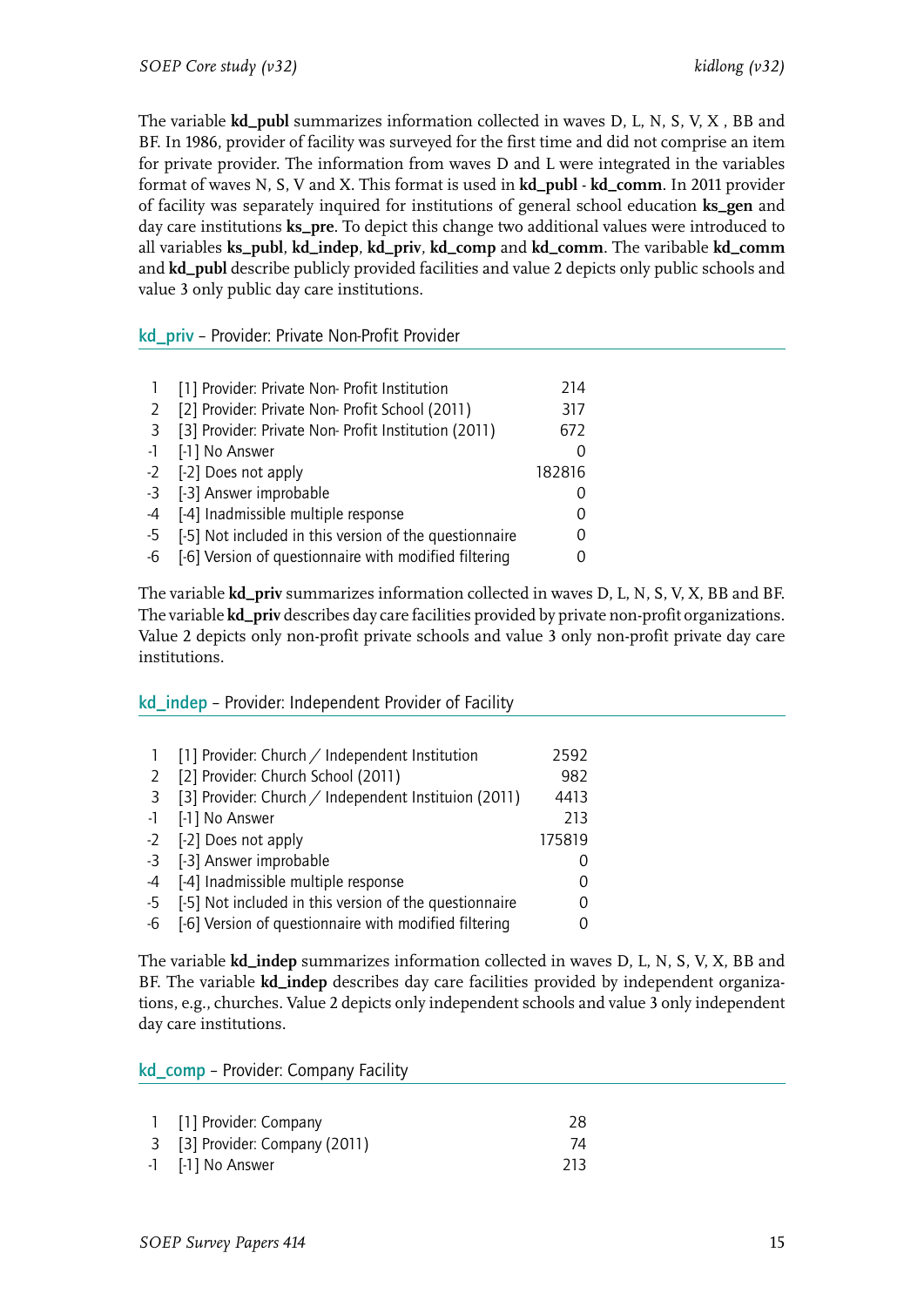| -2 [-2] Does not apply                                    | 183704 |
|-----------------------------------------------------------|--------|
| -3 [-3] Answer improbable                                 |        |
| 4 [-4] Inadmissible multiple response                     |        |
| -5 [-5] Not included in this version of the questionnaire |        |
| -6 [-6] Version of questionnaire with modified filtering  |        |

The variable **kd\_comp** summarizes information collected in waves D, L, N, S, V, X, BB and BF. The variable **kd\_comp** describes day care facilities provided by companies. Value 3 depicts day care institutions provided by companies in 2011.

#### <span id="page-17-0"></span>kd\_comm – Provider: Private- Commercial Facility

|    | [1] Provider: Private Commercial Institution           | 354    |
|----|--------------------------------------------------------|--------|
| 2  | [2] Provider: Private School (2011)                    | 214    |
| -3 | [3] Provider: Private Commercial Institution (2011)    | 558    |
|    | -1 [-1] No Answer                                      | 544    |
|    | -2 [-2] Does not apply                                 | 182349 |
|    | -3 [-3] Answer improbable                              |        |
|    | -4 [-4] Inadmissible multiple response                 |        |
| -5 | [-5] Not included in this version of the questionnaire | O      |
| -6 | [-6] Version of questionnaire with modified filtering  |        |

The variable **kd\_comm** summarizes information collected in waves D, L, N, S, V, X, BB and BF. The variable **kd\_comm** describes day care facilities provided by commercial organizations. Value 2 depicts only private schools and value 3 only commercial day care institutions.

#### <span id="page-17-1"></span>kd\_rely – Adherence To Opening Time

|      | 1 [1] Fully Rely                                       | 4210   |
|------|--------------------------------------------------------|--------|
|      | 2 [2] Partly Rely                                      | 661    |
|      | 3 [3] Cannot Rely                                      | 93     |
|      | -1 [-1] No Answer                                      | 151    |
|      | -2 [-2] Does not apply                                 | 178904 |
|      | -3 [-3] Answer improbable                              |        |
|      | -4 [-4] Inadmissible multiple response                 |        |
| $-5$ | [-5] Not included in this version of the questionnaire | 0      |
| -6   | [-6] Version of questionnaire with modified filtering  |        |

The variable **kd\_rely** was only collected in wave S. It comprises information on the adherence to opening times of day care facilities.

#### <span id="page-17-2"></span>kd\_time – Time of Day of Care

? Does the child usually stay at school all day? *(from: soep-core/soep-core-2014-hh-mig/75;hein9a)*

| 1 [1] In the Morning           | 45803 |
|--------------------------------|-------|
| 2 [2] In The Afternoon         | 390   |
| 3 [3] Full Day                 | 21045 |
| 4 [4] No, Not Full-Time (2009) | 31961 |
| -1 [-1] No Answer              | 1824  |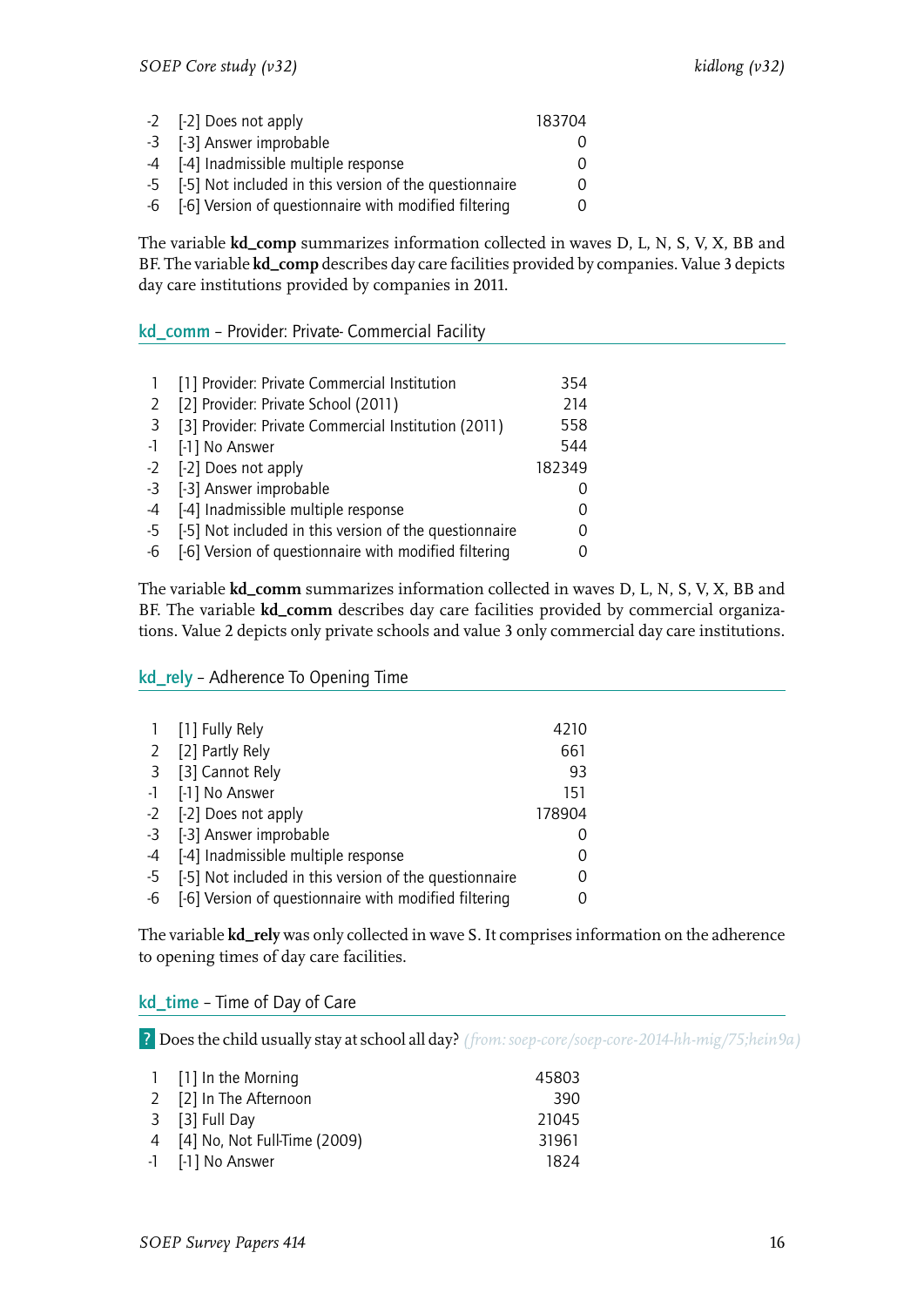| -2 [-2] Does not apply                                    | 82996    |
|-----------------------------------------------------------|----------|
| -3 [-3] Answer improbable                                 |          |
| -4 [-4] Inadmissible multiple response                    | $\Omega$ |
| -5 [-5] Not included in this version of the questionnaire | 0        |
| -6 [-6] Version of questionnaire with modified filtering  | $\Omega$ |

The variable **kd\_time** summarizes at what time during the day children attend a day care institution. The institutions are pre-school, creche and nursery (also after school nursery). The variable **kd\_time** is observed from wave L …BB. Throughout this time period the survey mode changed. In 2009 the question specifically asks whether a child attends the school full time or not (see **ks\_gen**). For waves L …Y the options are represented by values 1, 2, and 3 and value 4 depicts answers since wave Z.

#### <span id="page-18-0"></span>kd\_hrs – Hours Per Day Spend at Facility

The variable **kd\_hrs** contains information on how many hours per day a child attends an institution. The institutions are pre-school, creche and nursery (also after school nursery). The variable **kd\_hrs** has been introduced in the SOEP in 2009.

#### <span id="page-18-1"></span>kd\_lunch – Lunch at the Facility

|      | 1 [1] Yes                                              | 15394  |
|------|--------------------------------------------------------|--------|
| 2    | $[2]$ No                                               | 12877  |
|      | -1 [-1] No Answer                                      | 379    |
|      | -2 [-2] Does not apply                                 | 155369 |
|      | -3 [-3] Answer improbable                              |        |
|      | -4 [-4] Inadmissible multiple response                 |        |
| $-5$ | [-5] Not included in this version of the questionnaire | 0      |
| -6   | [-6] Version of questionnaire with modified filtering  |        |

The variable **kd\_lunch** contains information collected in waves N, S, V, X, BB and BF. It summarizes whether a child that attends a day care facility receives a lunch at the facility.

## <span id="page-18-2"></span>7 Variables on cost of school (var names starting with KS)

ks\_lunch – Lunch at School

| 8912   |
|--------|
| 5349   |
| 53     |
| 169705 |
| 0      |
| 0      |
| 0      |
| 0      |
|        |
|        |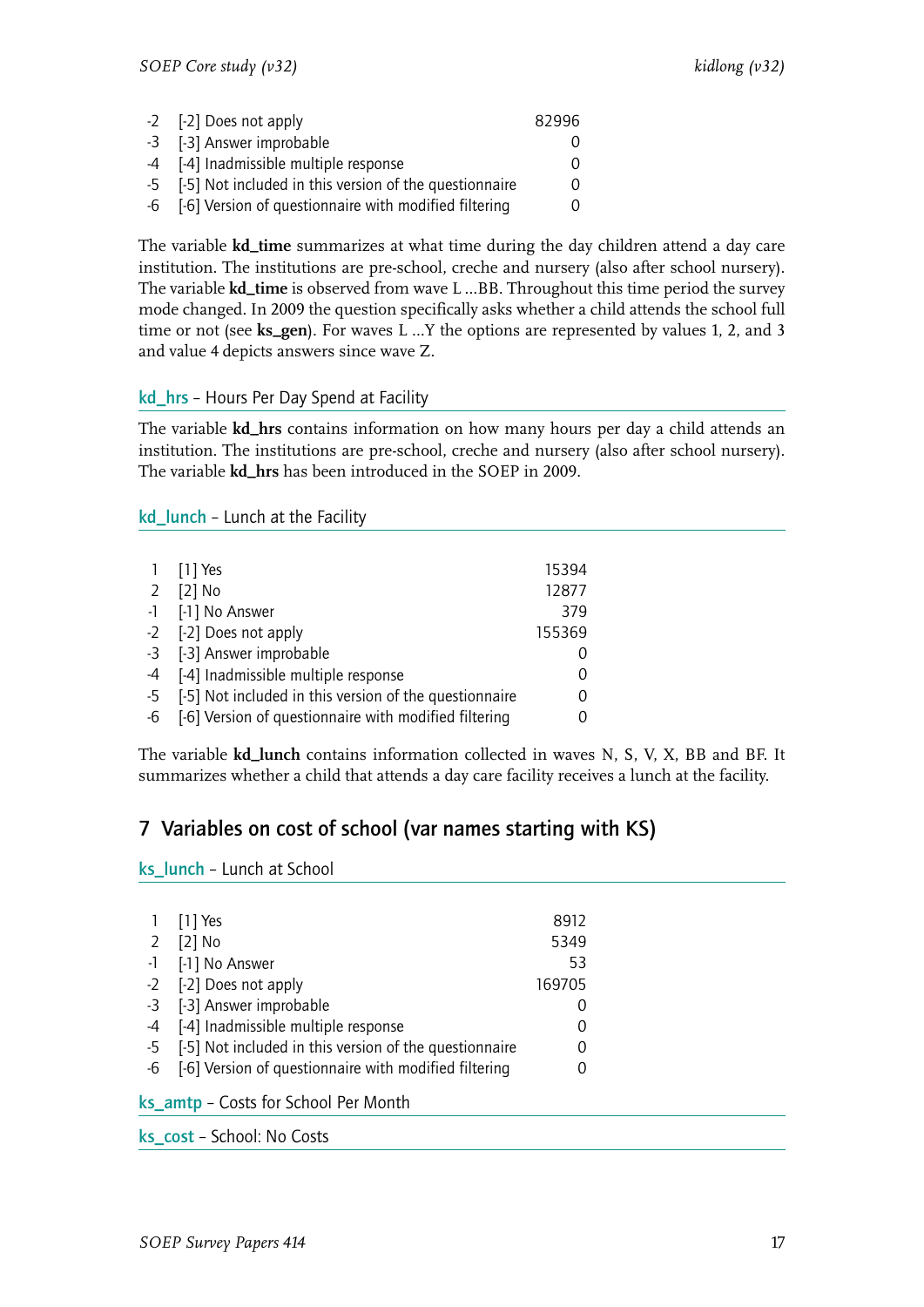| 1 [1] No Costs                                            | 9770     |
|-----------------------------------------------------------|----------|
| -1 [-1] No Answer                                         | 136      |
| -2 [-2] Does not apply                                    | 174113   |
| -3 [-3] Answer improbable                                 |          |
| -4 [-4] Inadmissible multiple response                    | $\Omega$ |
| -5 [-5] Not included in this version of the questionnaire | O        |
| -6 [-6] Version of questionnaire with modified filtering  | $\cup$   |

## <span id="page-19-0"></span>8 Variables on costs of pre-school (var names starting with KK)

<span id="page-19-1"></span>kk\_amtp – Costs for Pre-School/ Month

<span id="page-19-2"></span>kk\_cost – Pre-School: No Costs

| 1 [1] No Costs                                            | 1496   |
|-----------------------------------------------------------|--------|
| -1 [-1] No Answer                                         | 79     |
| -2 [-2] Does not apply                                    | 182444 |
| -3 [-3] Answer improbable                                 |        |
| -4 [-4] Inadmissible multiple response                    | 0      |
| -5 [-5] Not included in this version of the questionnaire | 0      |
| -6 [-6] Version of questionnaire with modified filtering  |        |
|                                                           |        |

## <span id="page-19-3"></span>9 Variables on cost of day care arrangements (var names starting with KD)

#### <span id="page-19-4"></span>kd\_fee – Visit of Facility Subject To A Charge

| 1 [1] Free of Charge                                      | 12923  |
|-----------------------------------------------------------|--------|
| 2 [2] Fixed Sum in Euro                                   | 5246   |
| -1 [-1] No Answer                                         | 308    |
| -2 [-2] Does not apply                                    | 165542 |
| -3 [-3] Answer improbable                                 |        |
| -4 [-4] Inadmissible multiple response                    | 0      |
| -5 [-5] Not included in this version of the questionnaire | O      |
| -6 [-6] Version of questionnaire with modified filtering  |        |

#### *Waves:* 1987,1996,2002,2005,2007

The variable **kd\_fee** summarizes observations of waves D, M, S, V, and X. It comprises information on whether parents pay a day care fee or not.

#### <span id="page-19-5"></span>kd\_amtp – Installation Costs in Euro/Month

If parents pay a fixed sum in EURO **kd\_ampt** comprises the actual amount paid. In waves D and M the amount was indicated in DM (Deutsche Mark). These amounts have been converted to Euro (1 Euro = 1.95593 DM).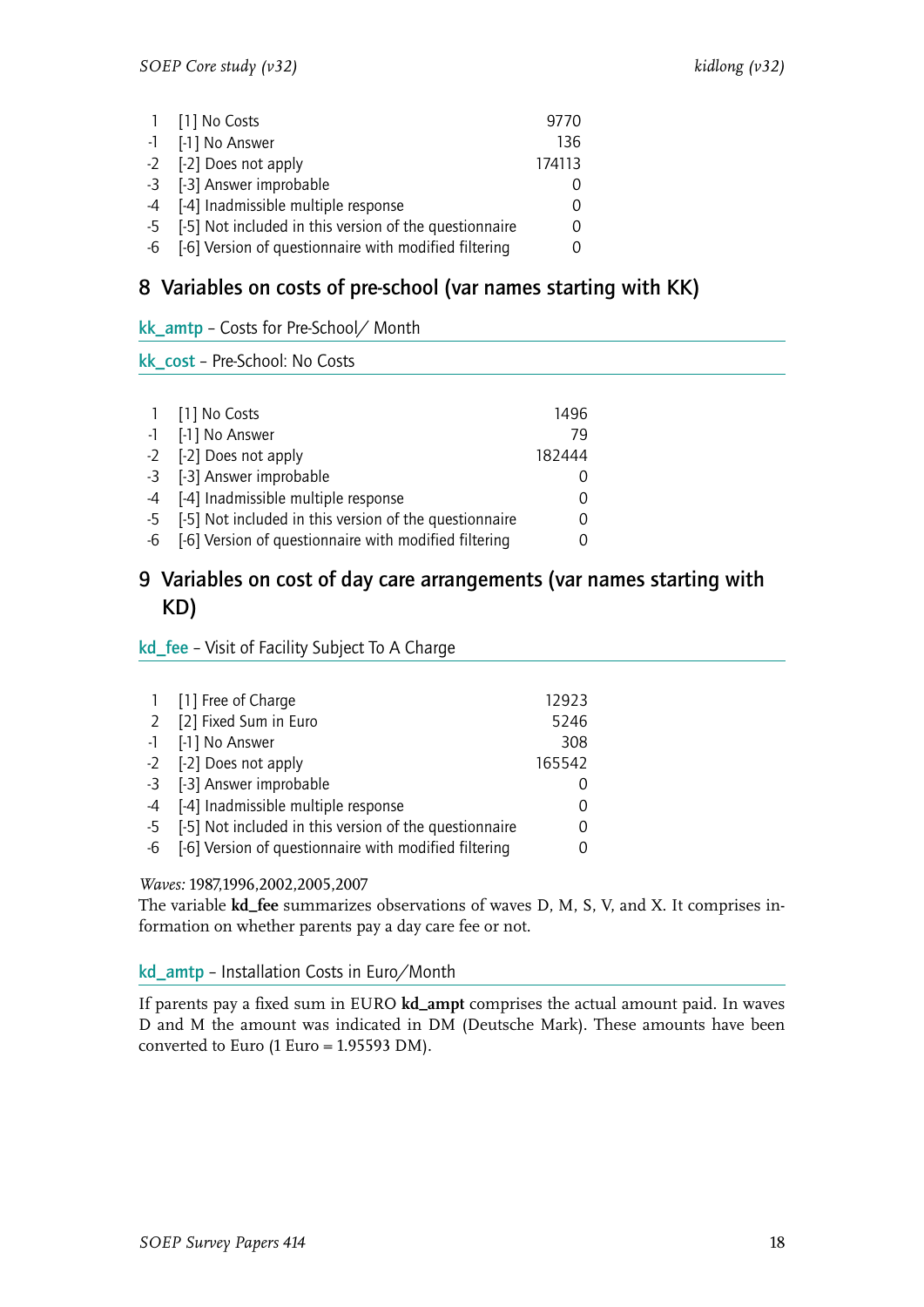## <span id="page-20-0"></span>10 Variables describing carer outside the household (var names starting with KC)

#### <span id="page-20-1"></span>kc\_relat – Relatives

? Are there any other people who regularly take care of the child (aside from members of the household)? // Yes, relatives *(from: soep-core/soep-core-2015-hh/82:hbet1a)*

| 1 [1] Relatives                                           | 26145    |
|-----------------------------------------------------------|----------|
| -1 [-1] No Answer                                         |          |
| -2 [-2] Does not apply                                    | 157873   |
| -3 [-3] Answer improbable                                 |          |
| -4 [-4] Inadmissible multiple response                    | $\Omega$ |
| -5 [-5] Not included in this version of the questionnaire | $\Omega$ |
| -6 [-6] Version of questionnaire with modified filtering  |          |

The variable **kc\_relat** summarizes information collected in wave D, N …S, U …BF. In 1986, help with care was surveyed using one variable and it does not contain information on child minder. From wave N onwards carers became a separate group in the household questionnaire yet the item child minder was only integrated into carers in 2005. Variable **kc\_relat** comprises information available from waves D, N …S and U …BF observing that a child is in informal care provided by relatives.

#### <span id="page-20-2"></span>kc\_frnd – Friends, Acquintances, Neighbours

? Are there any other people who regularly take care of the child (aside from members of the household)? // Yes, friends/acquaintances/neighbors *(from: soep-core/soep-core-2015-hh/ 82:hbet2a)*

| 1 [1] Carer: Friends                                      | 4429   |
|-----------------------------------------------------------|--------|
| -1 [-1] No Answer                                         |        |
| -2 [-2] Does not apply                                    | 179589 |
| -3 [-3] Answer improbable                                 |        |
| -4 [-4] Inadmissible multiple response                    |        |
| -5 [-5] Not included in this version of the questionnaire |        |
| -6 [-6] Version of questionnaire with modified filtering  |        |

The variable **kc\_frnd** summarizes information collected in wave D, N …S, U …BF. The variable **kc\_frnd** comprises information available from waves D, N …S and U …BE observing that a child is in informal care provided by friends, neighbors, etc..

#### <span id="page-20-3"></span>kc\_paid – Paid Care Person, House Visit

? Are there any other people who regularly take care of the child (aside from members of the household)? // Yes, paid in-home childcare provider (Betreuungsperson) *(from: soep-core/ soep-core-2015-hh/82:hbet3a)*

| 1 [1] Carer: Paid Care                 | 2377   |
|----------------------------------------|--------|
| -1 [-1] No Answer                      |        |
| -2 [-2] Does not apply                 | 181641 |
| -3 [-3] Answer improbable              |        |
| -4 [-4] Inadmissible multiple response |        |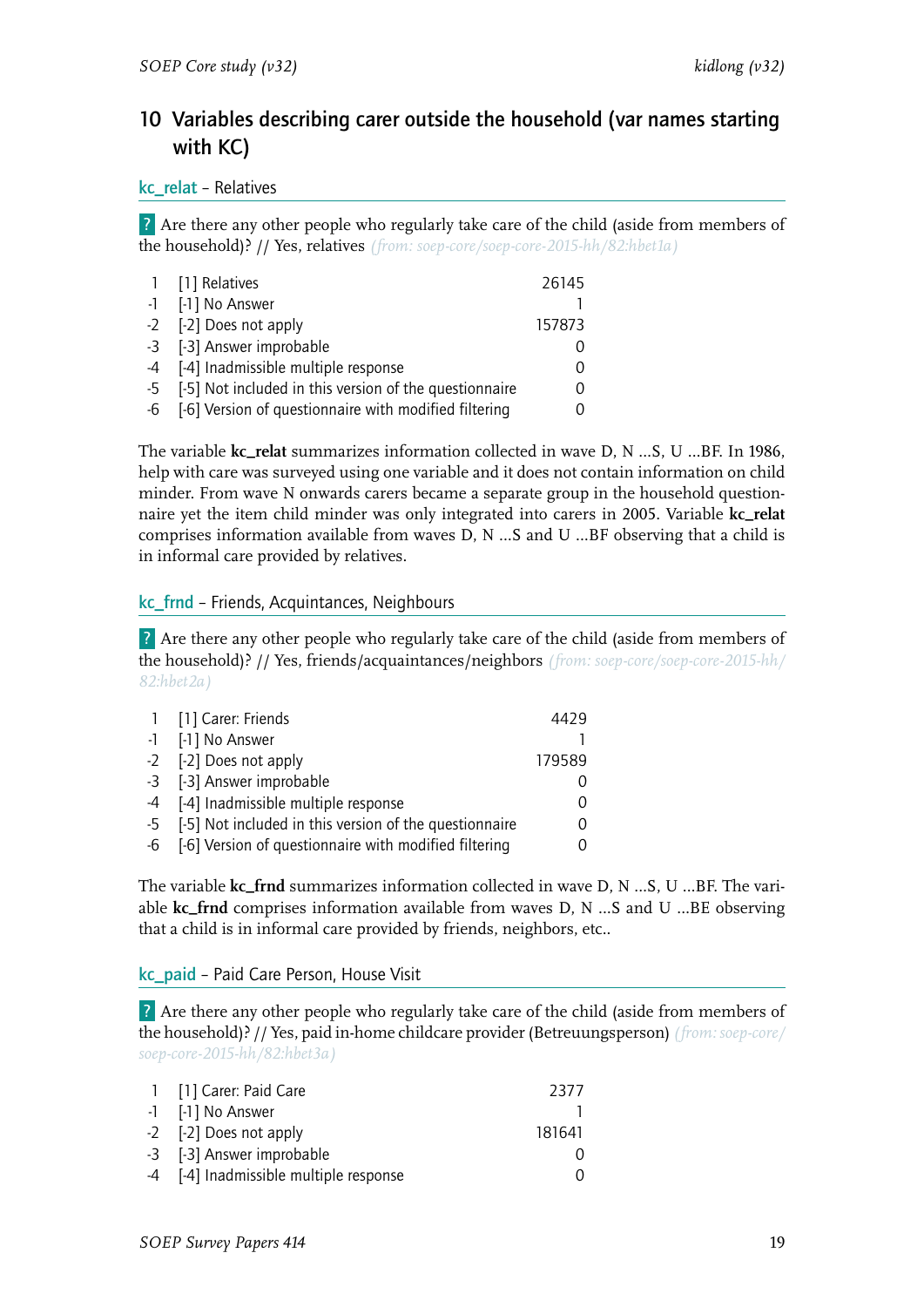-5 [-5] Not included in this version of the questionnaire 0

-6 [-6] Version of questionnaire with modified filtering 0

The variable **kc\_paid** summarizes information collected in wave D, N …S, U …BF. The variable **kc\_paid** comprises information available from waves D, N …S and U …BE observing that a child is in informal care provided by paid carers, i.e. nannies and babysitters.

#### <span id="page-21-0"></span>kc\_mindr – Child Minder Outside HH

| 1 [1] Carer: Child Minder                                 | 1752   |
|-----------------------------------------------------------|--------|
| -1 [-1] No Answer                                         |        |
| -2 [-2] Does not apply                                    | 182267 |
| -3 [-3] Answer improbable                                 |        |
| -4 [-4] Inadmissible multiple response                    | 0      |
| -5 [-5] Not included in this version of the questionnaire | 0      |
| -6 [-6] Version of questionnaire with modified filtering  |        |

The variable **kc\_mindr** summarizes information collected in wave D, and L …BF. In 1986, help with care was surveyed using one variable and it does not contain information on child minder. This was introduced in 1995 as alternative item to pre-school attendance (L …P). From wave N onwards carers became a separate group in the household questionnaire yet the item child minder was only integrated into carers in 2005. Before wave Q …U child minder remained grouped in institutions attended. The variable **kc\_mindr** comprises information available from waves D and L …BE observing that a child is in care provided by a child minder.

<span id="page-21-1"></span>kc\_none – No External Care

|      | 1 [1] Carer: None                                        | 93950 |
|------|----------------------------------------------------------|-------|
|      | -1 [-1] No Answer                                        | 3553  |
|      | -2 [-2] Does not apply                                   | 86516 |
|      | -3 [-3] Answer improbable                                | 0     |
|      | -4 [-4] Inadmissible multiple response                   | 0     |
| $-5$ | [-5] Not included in this version of the questionnaire   | 0     |
|      | -6 [-6] Version of questionnaire with modified filtering | 0     |
|      |                                                          |       |

The variable **kc\_none** collects the missing information for variables **kc\_relat** - **kc\_mindr**. It comprises all information available observing that a child is not using informal care.

## <span id="page-21-2"></span>11 Activities below the age of 6 (var names starting with KA06)

The variables **ka06\_spo** - **ka06\_oth** summarize activities for children below the age of 6. This information has been surveyed for the first time in 2006 and is supposed to be collected every other year.Due to the integration of the FID-samples this information is also available for waves BB and BD. Hence so far the following variables are available for waves W, Y and BE.

<span id="page-21-3"></span>ka06\_spo – Under 6 Years: Children Gymnastics, Swimming

1 [1] Yes, Toddler Gymnastics, Sports, Swimming 8441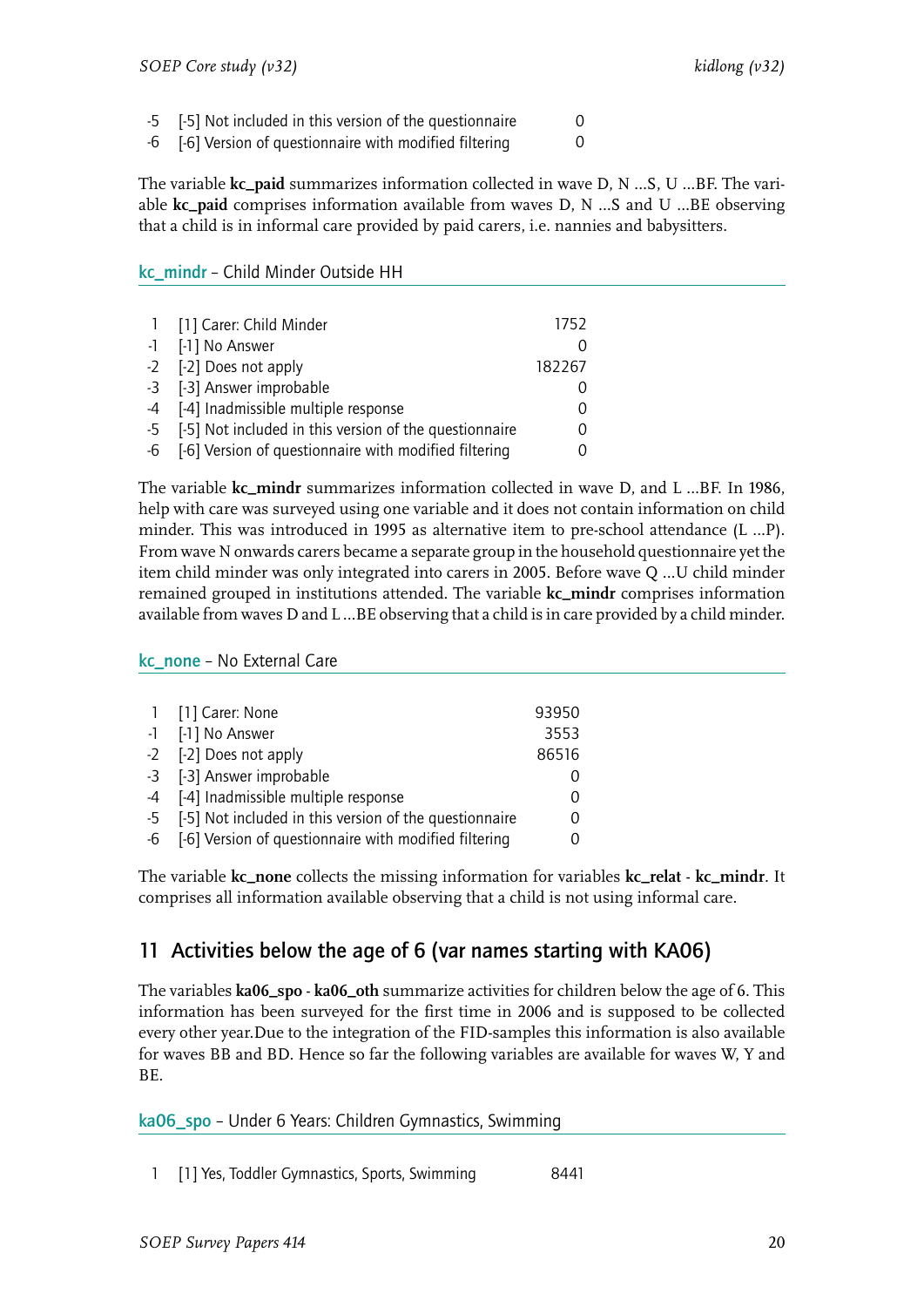| -1 [-1] No Answer                                         |        |  |
|-----------------------------------------------------------|--------|--|
| -2 [-2] Does not apply                                    | 165074 |  |
| -3 [-3] Answer improbable                                 |        |  |
| -4 [-4] Inadmissible multiple response                    |        |  |
| -5 [-5] Not included in this version of the questionnaire | 10504  |  |
| -6 [-6] Version of questionnaire with modified filtering  |        |  |

#### <span id="page-22-0"></span>ka06\_mus – Under 6 Years: Early Music Education

| $\overline{1}$ | [1] Yes, Early Musical Education                          | 3307          |
|----------------|-----------------------------------------------------------|---------------|
|                | -1 [-1] No Answer                                         |               |
|                | -2 [-2] Does not apply                                    | 170208        |
|                | -3 [-3] Answer improbable                                 |               |
|                | -4 [-4] Inadmissible multiple response                    | $\mathcal{L}$ |
|                | -5 [-5] Not included in this version of the questionnaire | 10504         |
|                | -6 [-6] Version of questionnaire with modified filtering  |               |

#### <span id="page-22-1"></span>ka06\_art – Under 6 Years: Art Class

|    | 1 [1] Yes, Art Class                                      | 792              |
|----|-----------------------------------------------------------|------------------|
|    | -1 [-1] No Answer                                         |                  |
|    | -2 [-2] Does not apply                                    | 172723           |
|    | -3 [-3] Answer improbable                                 |                  |
|    | -4 [-4] Inadmissible multiple response                    | $\left( \right)$ |
|    | -5 [-5] Not included in this version of the questionnaire | 10504            |
| -6 | [-6] Version of questionnaire with modified filtering     |                  |

#### <span id="page-22-2"></span>ka06\_oth – Under 6 Years: Mother-Child Playgroup

| [1] Yes, Mother-Child Playgroup<br>$\overline{1}$         | 3273   |
|-----------------------------------------------------------|--------|
| -1 [-1] No Answer                                         | 17     |
| -2 [-2] Does not apply                                    | 170225 |
| -3 [-3] Answer improbable                                 |        |
| -4 [-4] Inadmissible multiple response                    |        |
| -5 [-5] Not included in this version of the questionnaire | 10504  |
| -6 [-6] Version of questionnaire with modified filtering  |        |
|                                                           |        |

#### <span id="page-22-3"></span>ka06\_non – Under 6 Years: No Activities

| 1 [1] Under 6 Years: No Activities                        | 11849    |
|-----------------------------------------------------------|----------|
| -1 [-1] No Answer                                         | 377      |
| -2 [-2] Does not apply                                    | 167529   |
| -3 [-3] Answer improbable                                 |          |
| -4 [-4] Inadmissible multiple response                    | $\left($ |
| -5 [-5] Not included in this version of the questionnaire | 4264     |
| -6 [-6] Version of questionnaire with modified filtering  |          |

The variable **ka06\_non** indicates that a child does not participate in any activities for children below the age of 6.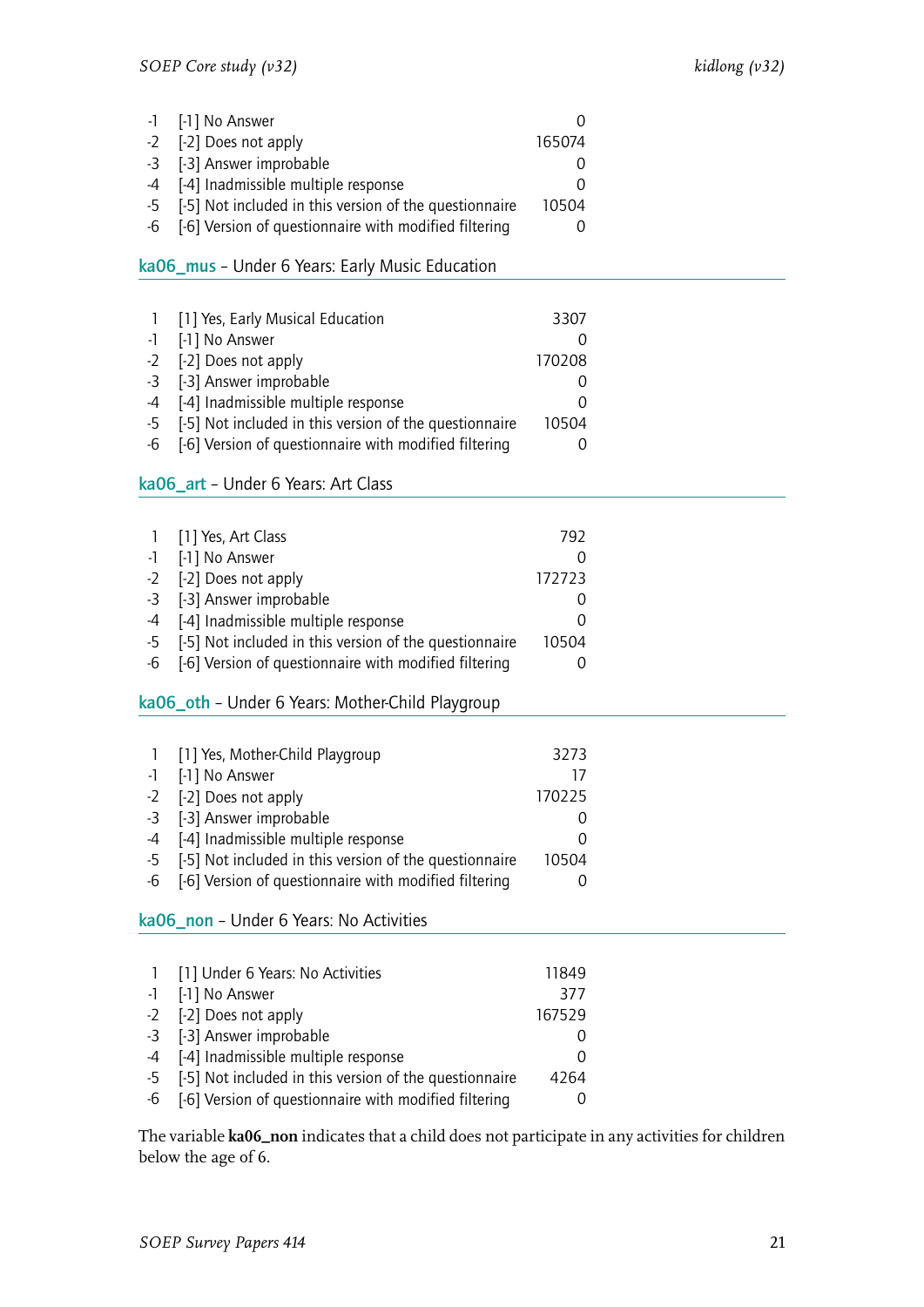## <span id="page-23-0"></span>12 Activities for children aged 6 to 16 (var names starting with KA16)

#### <span id="page-23-1"></span>ka16\_ssp – 6 Years And Older: School Sports Club

<span id="page-23-5"></span><span id="page-23-4"></span><span id="page-23-3"></span><span id="page-23-2"></span>

| 1<br>$-1$<br>$-2$<br>$-3$<br>-4<br>$-5$<br>-6              | [1] Yes, School Sports Club<br>[-1] No Answer<br>[-2] Does not apply<br>[-3] Answer improbable<br>[-4] Inadmissible multiple response<br>[-5] Not included in this version of the questionnaire<br>[-6] Version of questionnaire with modified filtering<br>ka16_smu - 6 Years And Older: School Music Club | 7929<br>0<br>165586<br>0<br>0<br>10504<br>0 |  |
|------------------------------------------------------------|-------------------------------------------------------------------------------------------------------------------------------------------------------------------------------------------------------------------------------------------------------------------------------------------------------------|---------------------------------------------|--|
|                                                            |                                                                                                                                                                                                                                                                                                             |                                             |  |
| $\mathbf{1}$<br>-1<br>$-2$<br>$-3$<br>$-4$<br>$-5$<br>$-6$ | [1] Yes, School Music Club<br>[-1] No Answer<br>[-2] Does not apply<br>[-3] Answer improbable<br>[-4] Inadmissible multiple response<br>[-5] Not included in this version of the questionnaire<br>[-6] Version of questionnaire with modified filtering<br>ka16_sar - 6 Years And Older: School Art Club    | 5195<br>0<br>168320<br>0<br>0<br>10504<br>0 |  |
|                                                            |                                                                                                                                                                                                                                                                                                             |                                             |  |
| 1                                                          | [1] Yes, School Art Club                                                                                                                                                                                                                                                                                    | 1778                                        |  |
| $-1$                                                       | [-1] No Answer                                                                                                                                                                                                                                                                                              | 0                                           |  |
| $-2$                                                       | [-2] Does not apply                                                                                                                                                                                                                                                                                         | 171737                                      |  |
| $-3$                                                       | [-3] Answer improbable                                                                                                                                                                                                                                                                                      | 0                                           |  |
| -4                                                         | [-4] Inadmissible multiple response                                                                                                                                                                                                                                                                         | 0                                           |  |
| $-5$<br>$-6$                                               | [-5] Not included in this version of the questionnaire<br>[-6] Version of questionnaire with modified filtering                                                                                                                                                                                             | 10504<br>0                                  |  |
|                                                            | ka16_sth - 6 Years And Older: School Theatre Club                                                                                                                                                                                                                                                           |                                             |  |
|                                                            |                                                                                                                                                                                                                                                                                                             |                                             |  |
| 1                                                          | [1] Yes, School Theater Group                                                                                                                                                                                                                                                                               | 1621                                        |  |
| -1                                                         | [-1] No Answer                                                                                                                                                                                                                                                                                              | $\mathbf 0$                                 |  |
| $-2$                                                       | [-2] Does not apply                                                                                                                                                                                                                                                                                         | 171894                                      |  |
| $-3$                                                       | [-3] Answer improbable                                                                                                                                                                                                                                                                                      | 0                                           |  |
| $-4$                                                       | [-4] Inadmissible multiple response                                                                                                                                                                                                                                                                         | 0                                           |  |
| $-5$                                                       | [-5] Not included in this version of the questionnaire                                                                                                                                                                                                                                                      | 10504                                       |  |
| $-6$                                                       | [-6] Version of questionnaire with modified filtering                                                                                                                                                                                                                                                       | 0                                           |  |
|                                                            | ka16_sot - 6 Years And Older: Other School Activities                                                                                                                                                                                                                                                       |                                             |  |
|                                                            |                                                                                                                                                                                                                                                                                                             |                                             |  |
| 1                                                          | [1] Yes, Other School Activities                                                                                                                                                                                                                                                                            | 5060                                        |  |
| -1                                                         | [-1] No Answer                                                                                                                                                                                                                                                                                              | 0                                           |  |
| $-2$                                                       | [-2] Does not apply                                                                                                                                                                                                                                                                                         | 168455                                      |  |
| $-3$<br>$-4$                                               | [-3] Answer improbable<br>[-4] Inadmissible multiple response                                                                                                                                                                                                                                               | 0<br>0                                      |  |
|                                                            |                                                                                                                                                                                                                                                                                                             |                                             |  |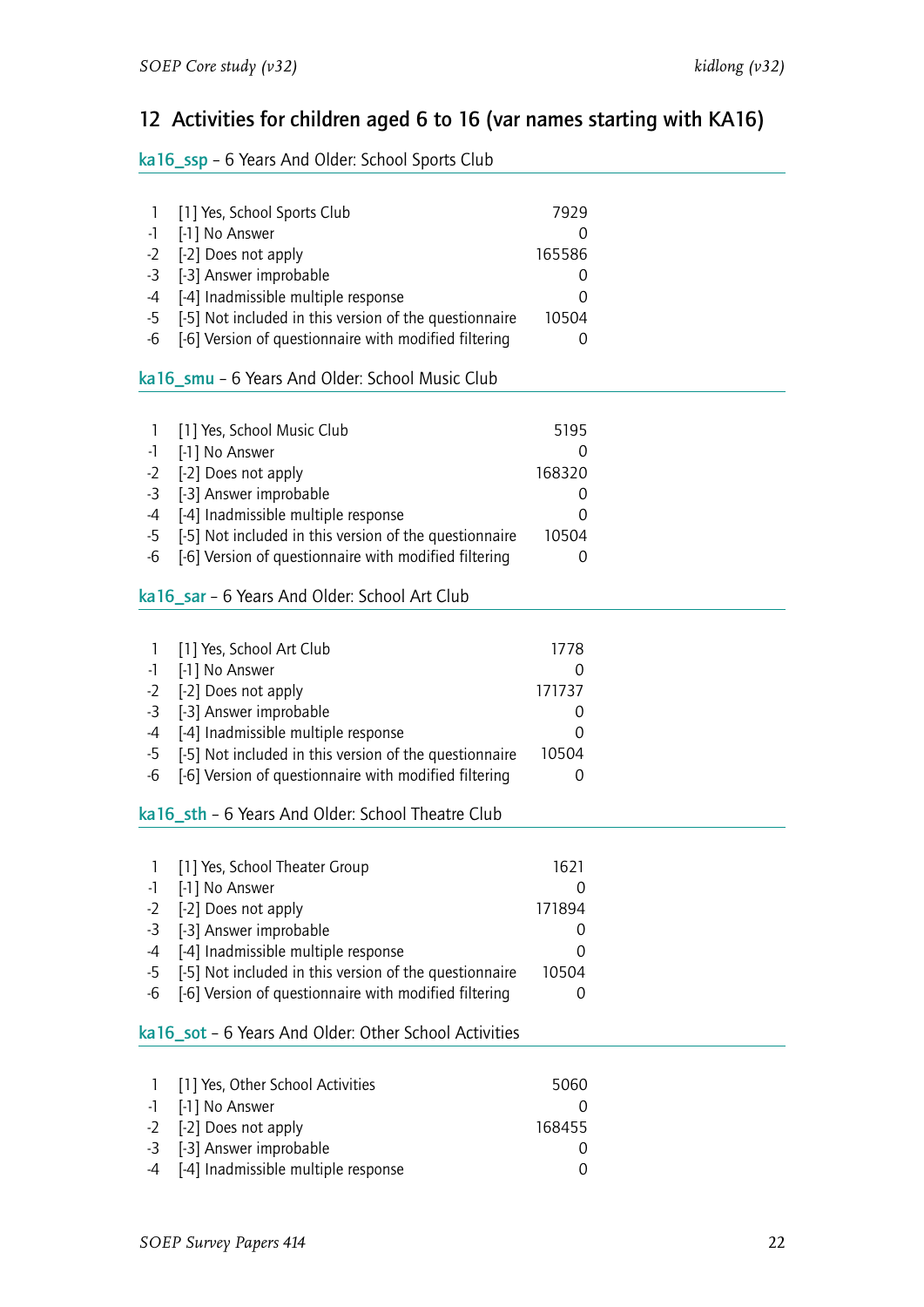-5 [-5] Not included in this version of the questionnaire 10504

-6 [-6] Version of questionnaire with modified filtering 0

#### <span id="page-24-0"></span>ka16\_spo – 6 Years And Older: Non School Sports Club

| 1 [1] Yes, Non-School Sports                              | 20074  |  |
|-----------------------------------------------------------|--------|--|
| -1 [-1] No Answer                                         |        |  |
| -2 [-2] Does not apply                                    | 153441 |  |
| -3 [-3] Answer improbable                                 |        |  |
| -4 [-4] Inadmissible multiple response                    |        |  |
| -5 [-5] Not included in this version of the questionnaire | 10504  |  |
| -6 [-6] Version of questionnaire with modified filtering  |        |  |

#### <span id="page-24-1"></span>ka16\_mus – 6 Years And Older: Non School Music Club

| 1 [1] Yes, Non-School Music                               | 8389     |
|-----------------------------------------------------------|----------|
| -1 [-1] No Answer                                         |          |
| -2 [-2] Does not apply                                    | 165126   |
| -3 [-3] Answer improbable                                 |          |
| -4 [-4] Inadmissible multiple response                    | $\left($ |
| -5 [-5] Not included in this version of the questionnaire | 10504    |
| -6 [-6] Version of questionnaire with modified filtering  |          |

#### <span id="page-24-2"></span>ka16\_art – 6 Years And Older: Non School Art Club

| 1 [1] Yes, Non-School Art                                 | 646      |
|-----------------------------------------------------------|----------|
| -1 [-1] No Answer                                         |          |
| -2 [-2] Does not apply                                    | 172869   |
| -3 [-3] Answer improbable                                 |          |
| -4 [-4] Inadmissible multiple response                    | $\left($ |
| -5 [-5] Not included in this version of the questionnaire | 10504    |
| -6 [-6] Version of questionnaire with modified filtering  |          |

#### <span id="page-24-3"></span>ka16\_org – 6 Years And Older: Volunteer Fire Department, Red Cross

| $\mathbf{1}$ | [1] Yes, Volunteer Fire Department, Red Cross             | 1404             |
|--------------|-----------------------------------------------------------|------------------|
|              | -1 [-1] No Answer                                         |                  |
|              | -2 [-2] Does not apply                                    | 172111           |
|              | -3 [-3] Answer improbable                                 |                  |
|              | -4 [-4] Inadmissible multiple response                    | $\left( \right)$ |
|              | -5 [-5] Not included in this version of the questionnaire | 10504            |
|              | -6 [-6] Version of questionnaire with modified filtering  |                  |

#### <span id="page-24-4"></span>ka16\_yth – 6 Years And Above: Youth Group Outside School

| 1 [1] Yes, Out-Of-School Youth Group | 2901     |
|--------------------------------------|----------|
| -1 [-1] No Answer                    |          |
| -2 [-2] Does not apply               | 170614   |
| -3 [-3] Answer improbable            | $\Omega$ |
|                                      |          |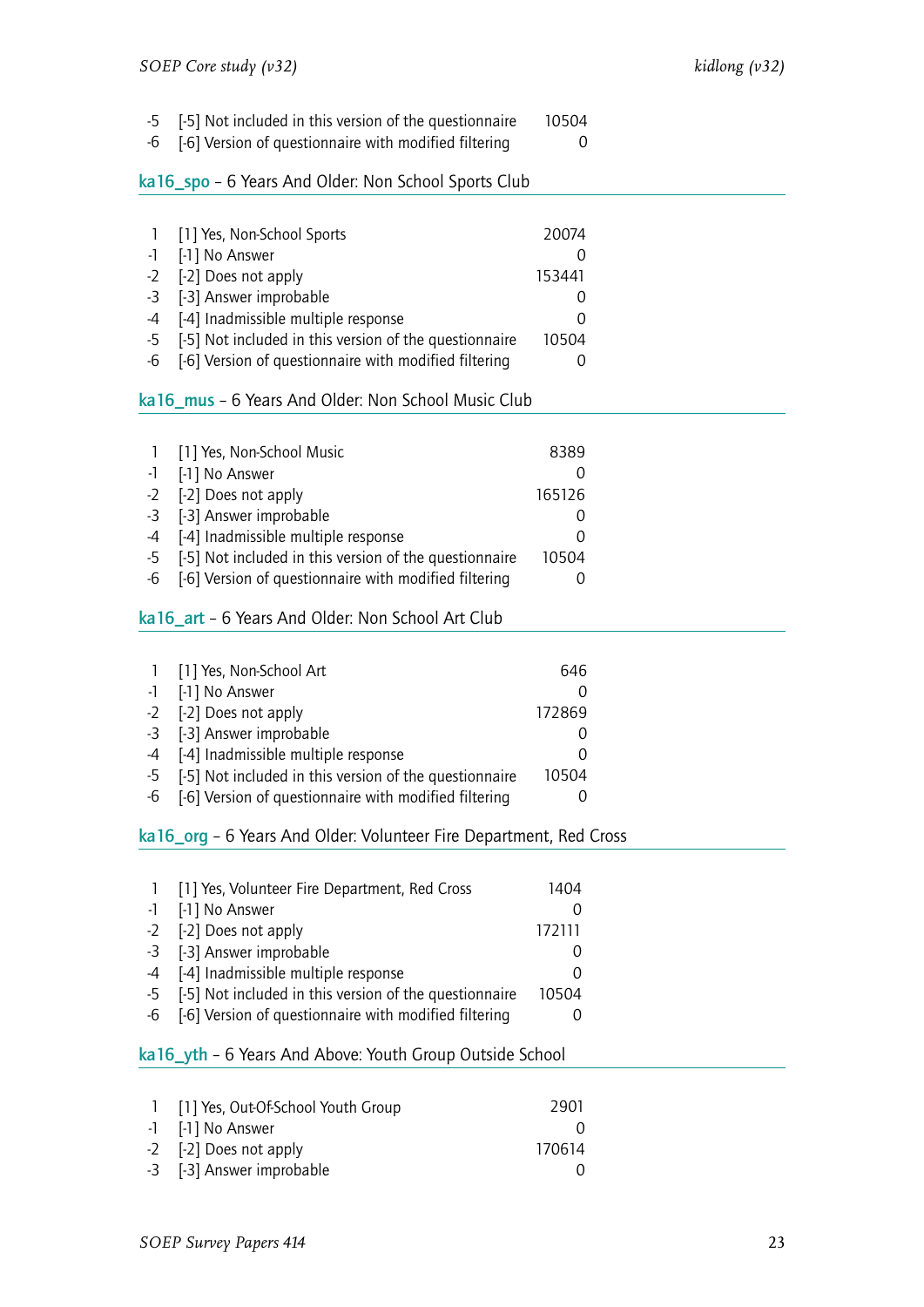| -4 [-4] Inadmissible multiple response                    |       |
|-----------------------------------------------------------|-------|
| -5 [-5] Not included in this version of the questionnaire | 10504 |

-6 [-6] Version of questionnaire with modified filtering 0

#### <span id="page-25-0"></span>ka16\_ctr – 6 Years And Older: Non School Youth Center

|    | [1] Yes, Non-School Youth Center                          | 949    |
|----|-----------------------------------------------------------|--------|
|    | -1 [-1] No Answer                                         |        |
|    | -2 [-2] Does not apply                                    | 172566 |
|    | -3 [-3] Answer improbable                                 |        |
|    | -4 [-4] Inadmissible multiple response                    |        |
|    | -5 [-5] Not included in this version of the questionnaire | 10504  |
| -6 | [-6] Version of questionnaire with modified filtering     |        |

#### <span id="page-25-1"></span>ka16 non – 6 Years And Above: No Activities

| 1 [1] 6 Years and Older: No Activities                    | 7248   |
|-----------------------------------------------------------|--------|
| -1 [-1] No Answer                                         | 313    |
| -2 [-2] Does not apply                                    | 165954 |
| -3 [-3] Answer improbable                                 |        |
| -4 [-4] Inadmissible multiple response                    |        |
| -5 [-5] Not included in this version of the questionnaire | 10504  |
| -6 [-6] Version of questionnaire with modified filtering  |        |

The variable **ka16\_non** indicates that a child does not participate in any activities for children above the age of 6.

## <span id="page-25-2"></span>13 Variables on costs of school, carer, activities etc (var names starting with K)

#### <span id="page-25-3"></span>k\_amtp – Average Costs/ Month

In wave BA (2010) average monthly costs were surveyed: "How much do the above mentioned school, care and activities cost you?" Parents indicate average monthly cost of their children regarding school, care, and (leisure) activities, e.g., early music education,sports, etc.. In wave BA this variable was surveyed for the first time. Other than variable **kd\_amtp**, **k\_amtp** indentifies overall average monthly costs and not just day care fees.

#### <span id="page-25-4"></span>k\_cost – No Costs

| 1 [1] No Costs                                            | 7369     |
|-----------------------------------------------------------|----------|
| -1 [-1] No Answer                                         | 731      |
| -2 [-2] Does not apply                                    | 167993   |
| -3 [-3] Answer improbable                                 |          |
| -4 [-4] Inadmissible multiple response                    | $\left($ |
| -5 [-5] Not included in this version of the questionnaire | 7926     |
| -6 [-6] Version of questionnaire with modified filtering  |          |
|                                                           |          |